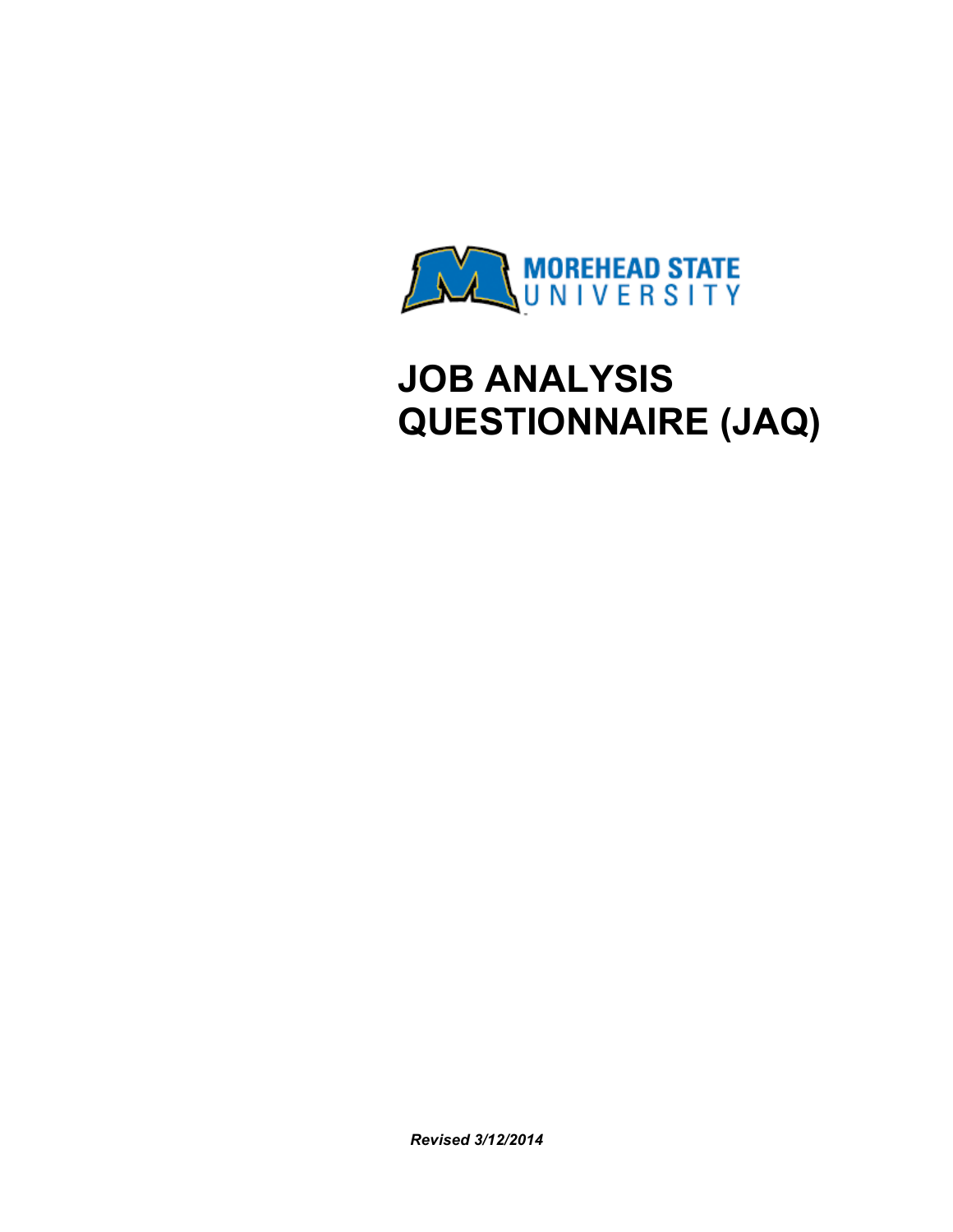# **Table of Contents**

| VIII. Supervision Received/Independent Judgment/Decision Making19 |  |
|-------------------------------------------------------------------|--|
|                                                                   |  |
|                                                                   |  |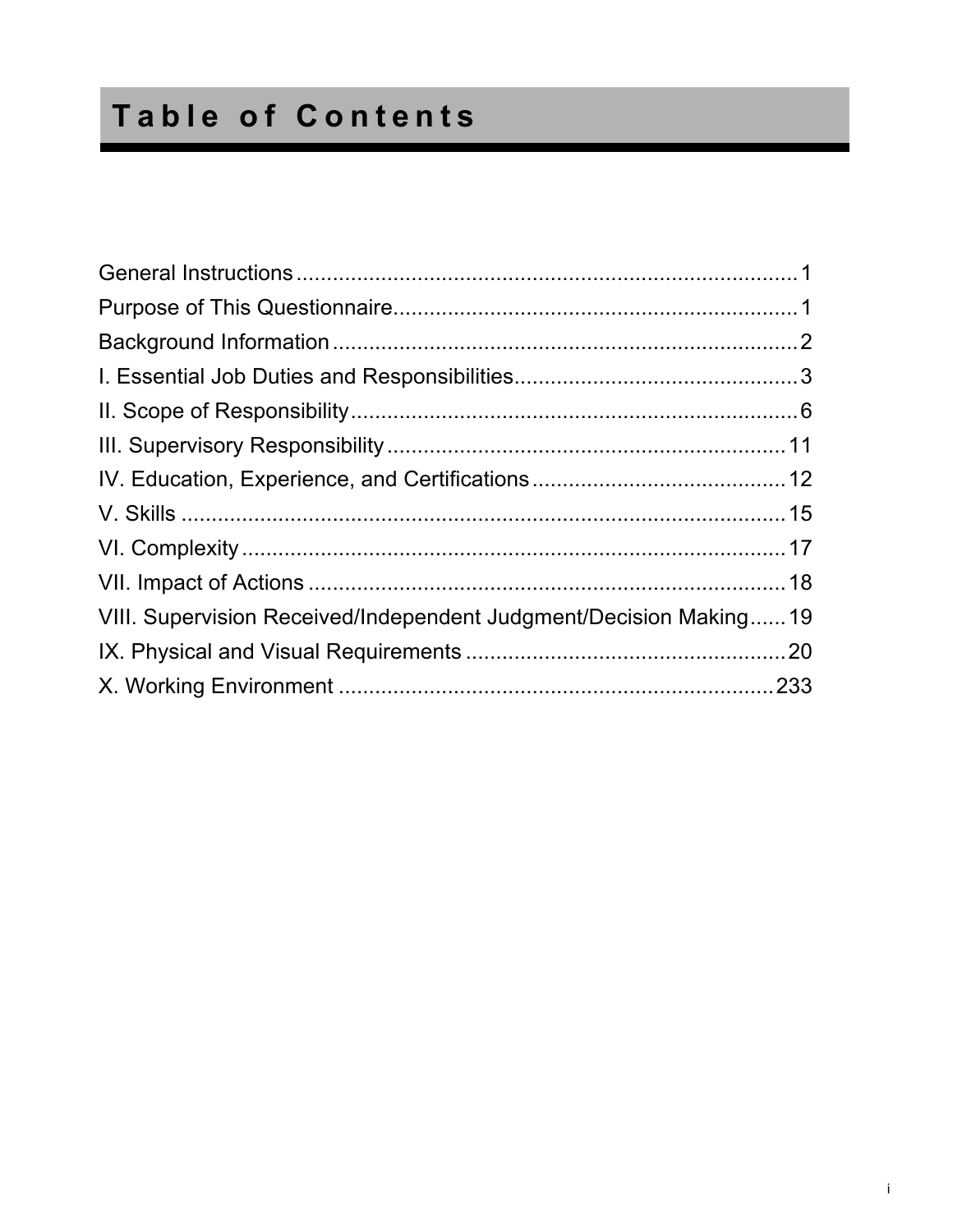### Purpose of This Questionnaire

Your response to this questionnaire will be used to determine the classification and provide a representative summary of the type of job duties & responsibilities that will be required of this classification and/or position. Answers to this questionnaire will also assist in updating MSU's classification program by providing a consistent basis to compare this job with other jobs that have similar responsibilities and skills.

**Note:** Employees may be required to perform job-related tasks other than those specifically presented in this JAQ.

|    | <b>Instructions</b>                                                                                                                                                                   |
|----|---------------------------------------------------------------------------------------------------------------------------------------------------------------------------------------|
|    | 1. Please read each item carefully and enter your responses. Please be accurate about job duties and<br>responsibilities when completing this questionnaire.                          |
|    | 2. Please do not copy other job descriptions. We want to reflect actual job duties, behaviors, and<br>minimum requirements of the job.                                                |
| 3. | If you have questions or need help, please send an email to a thompson@moreheadstate.edu or<br>call 3-2097.                                                                           |
| 4. | After you have completed, please attach to the position documents area within PeopleAdmin<br>(under JAQ). The workflow within PeopleAdmin will serve as official approval signatures. |
|    |                                                                                                                                                                                       |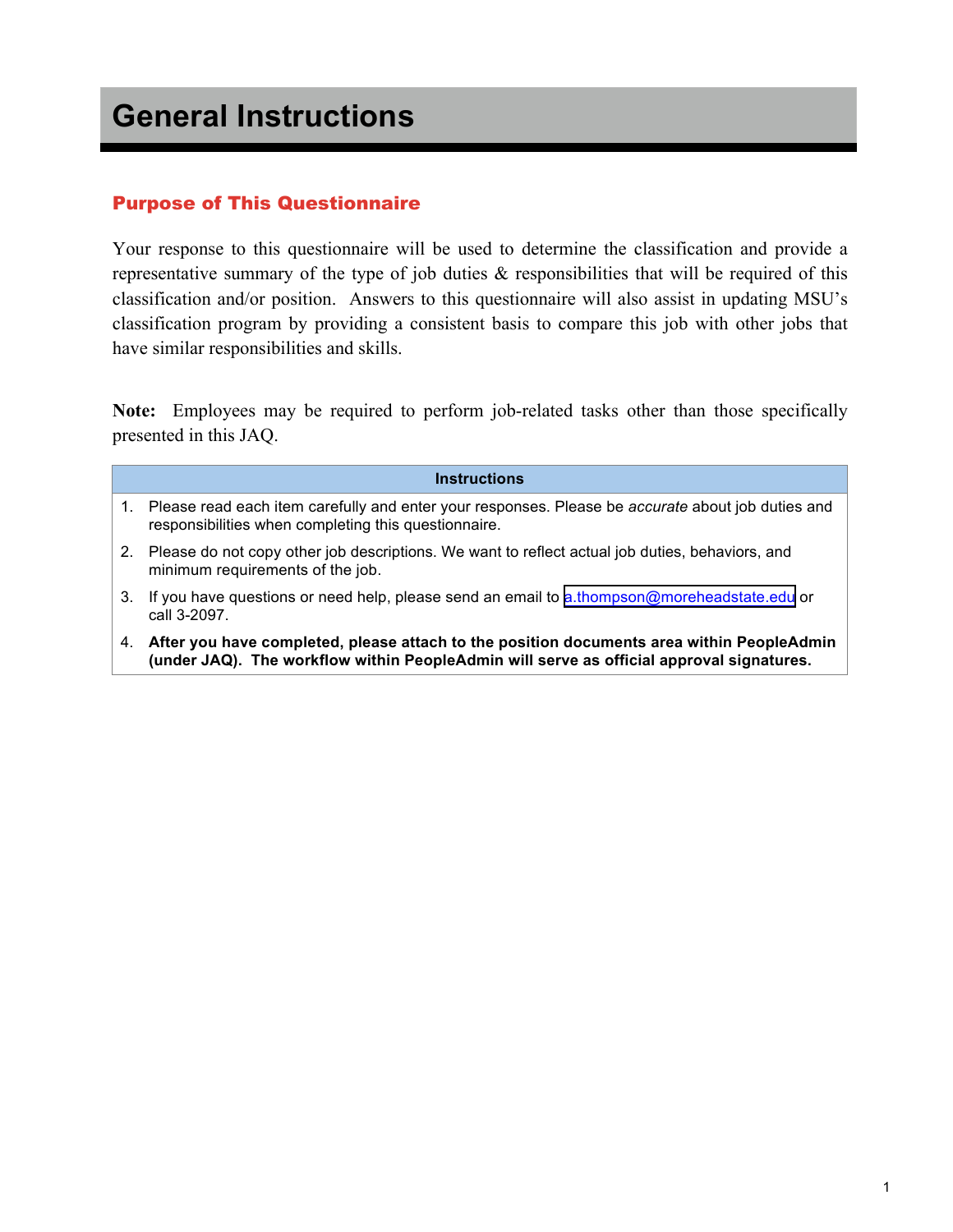# Background Information

| <b>New Position (New Position Classification Procedure)</b>            |         |         |          |          |          |          |          |  |
|------------------------------------------------------------------------|---------|---------|----------|----------|----------|----------|----------|--|
| Job Title:                                                             |         |         |          |          |          |          |          |  |
| Department:                                                            |         |         |          |          |          |          |          |  |
| Division:                                                              |         |         |          |          |          |          |          |  |
| Contract Length                                                        | 9 Month |         | 10 Month |          | 11 Month | 12 Month |          |  |
| <b>OR</b>                                                              |         |         |          |          |          |          |          |  |
| <b>Reclassification (Existing Position Reclassification Procedure)</b> |         |         |          |          |          |          |          |  |
| Your Name:                                                             |         |         |          |          |          |          |          |  |
| Your Current Job Title:                                                |         |         |          |          |          |          |          |  |
| Recommended Job Title:                                                 |         |         |          |          |          |          |          |  |
| Department:                                                            |         |         |          |          |          |          |          |  |
| Division:                                                              |         |         |          |          |          |          |          |  |
| Contract Length                                                        |         | 9 Month |          | 10 Month |          | 11 Month | 12 Month |  |

# **Position Immediate Supervisor (The person who signs the performance review)**

| Name:      |  |
|------------|--|
| Job Title: |  |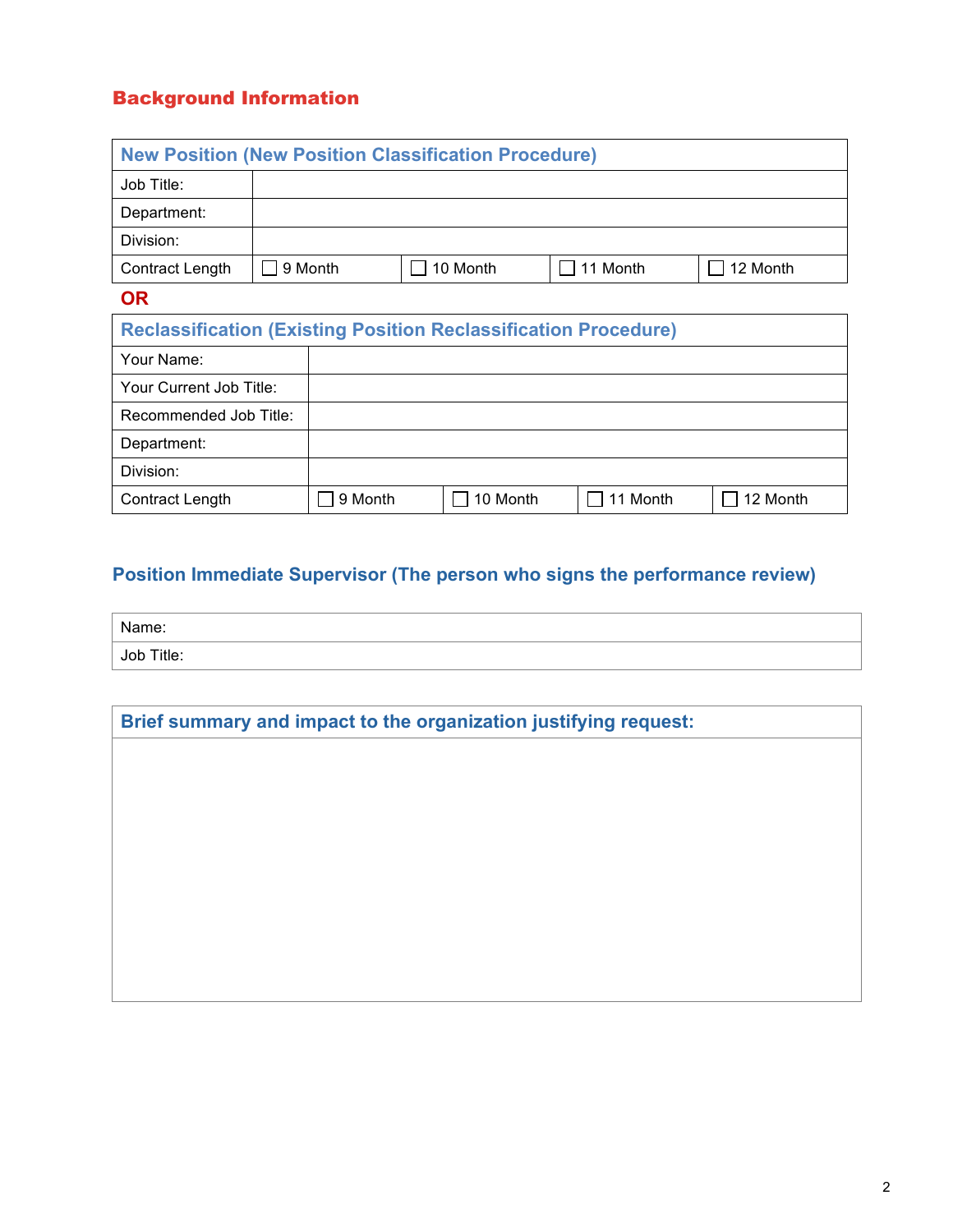# I. Essential Job Duties and Responsibilities

# **A. Job Summary**

*Please provide a brief overview of the purpose of this job*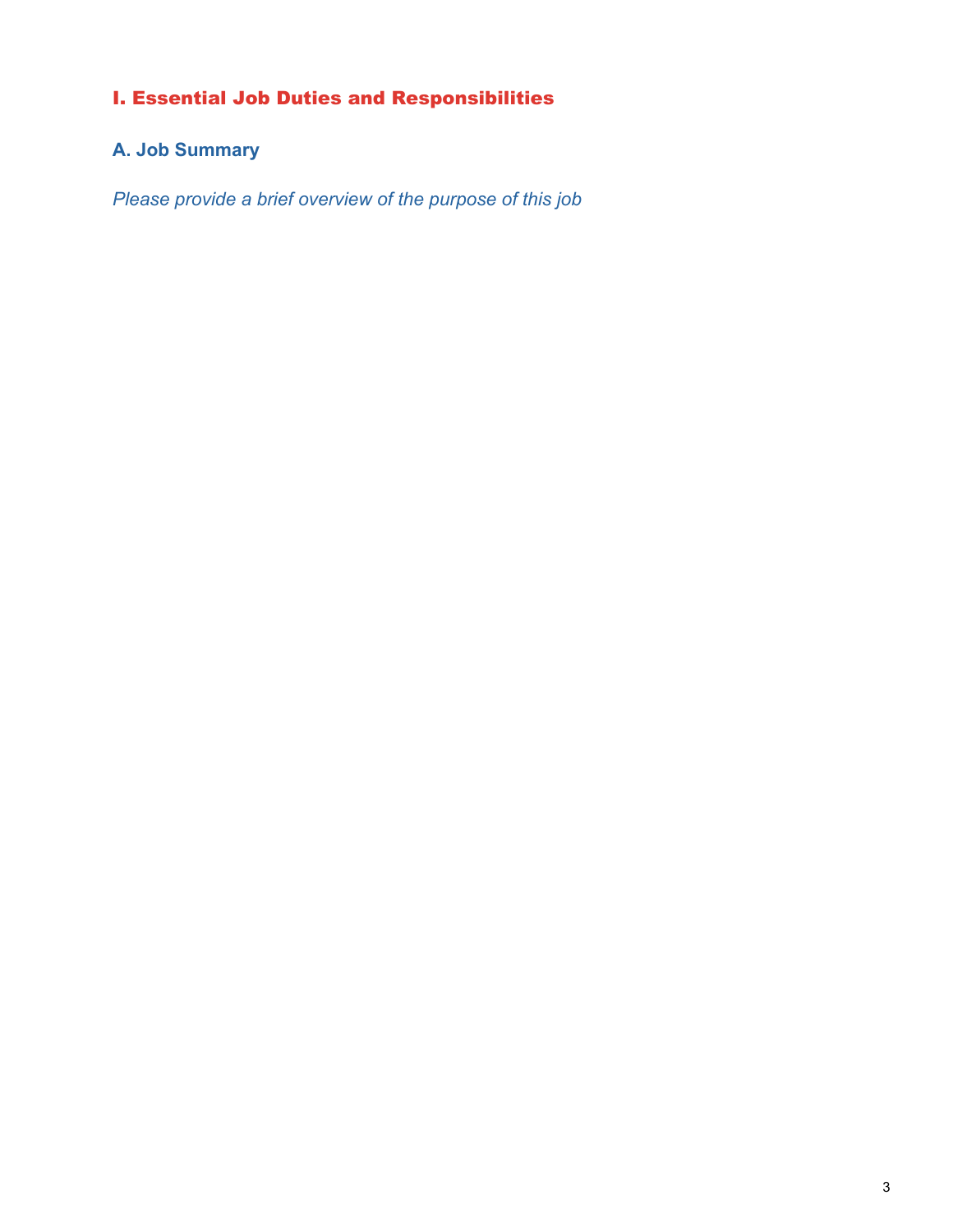#### **Instructions**

- 1. On the next two pages, please list and describe your essential job duties and responsibilities. *Essential* mean the job would fundamentally change if one of these tasks was omitted.
- 2. Start with the duty or responsibility that is the *most important*.
- 3. Please describe these duties as if you were explaining them to a new employee who is not yet familiar with your work. Please *do not use abbreviations* or acronyms.
- 4. Indicate the *percentage of your overall time* in a year that is spent on each duty (total percentage should equal 100%).
- 5. Finally, please list any *equipment, machines, or software* that is required to perform the work.

| 1. |      |                           |                                     |
|----|------|---------------------------|-------------------------------------|
|    |      |                           |                                     |
|    |      |                           |                                     |
|    |      |                           |                                     |
|    |      | <b>Percentage of Time</b> | Equipment, machines and/or software |
|    | $\%$ |                           |                                     |
| 2. |      |                           |                                     |
|    |      |                           |                                     |
|    |      |                           |                                     |
|    |      |                           |                                     |
|    |      |                           |                                     |
|    |      | <b>Percentage of Time</b> | Equipment, machines and/or software |
|    | $\%$ |                           |                                     |
| 3. |      |                           |                                     |
|    |      |                           |                                     |
|    |      |                           |                                     |
|    |      |                           |                                     |
|    |      |                           |                                     |
|    |      | <b>Percentage of Time</b> | Equipment, machines and/or software |
|    | $\%$ |                           |                                     |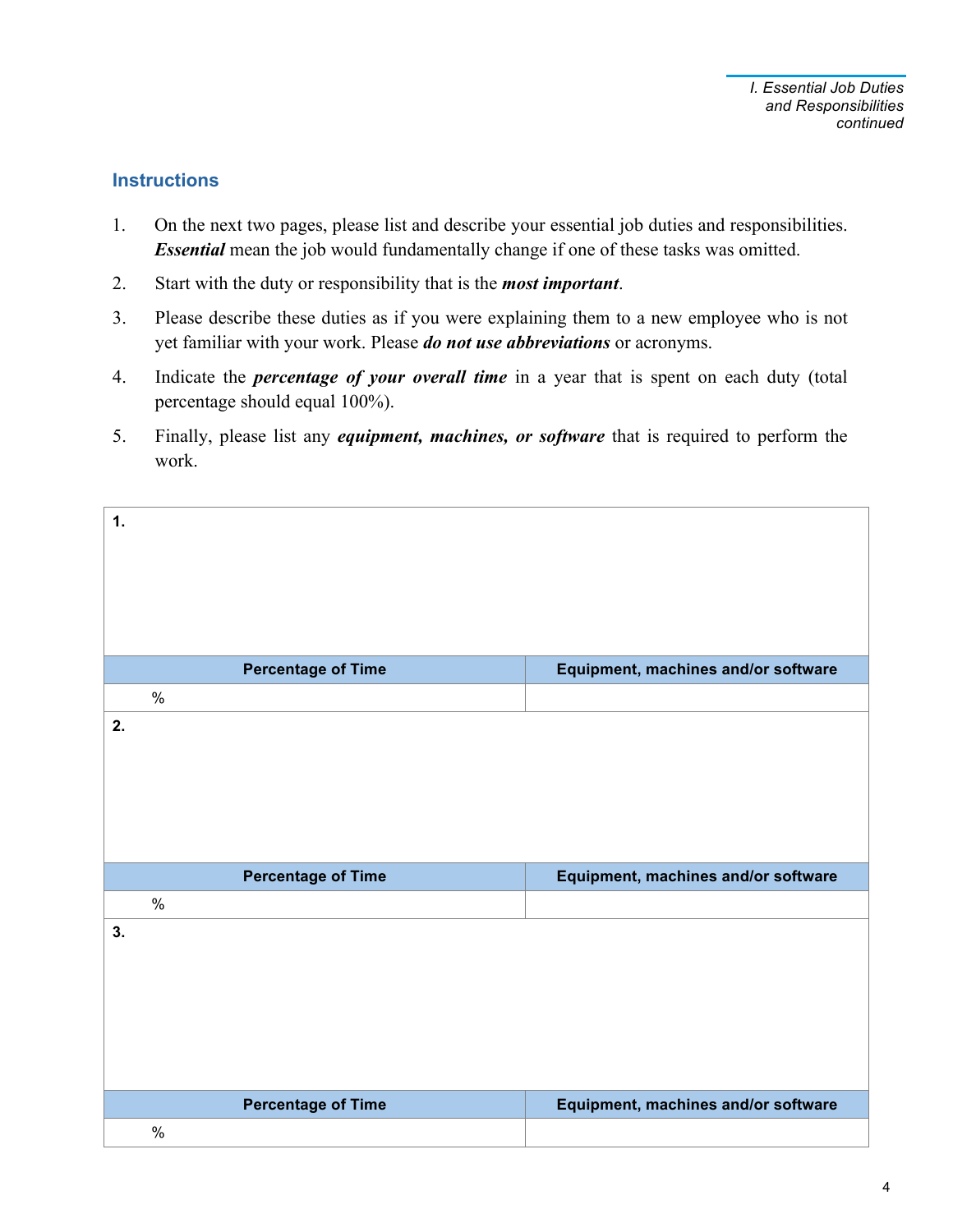| 4. |      |                           |                                     |
|----|------|---------------------------|-------------------------------------|
|    |      |                           |                                     |
|    |      |                           |                                     |
|    |      |                           |                                     |
|    |      |                           |                                     |
|    | $\%$ | <b>Percentage of Time</b> | Equipment, machines and/or software |
| 5. |      |                           |                                     |
|    |      |                           |                                     |
|    |      |                           |                                     |
|    |      |                           |                                     |
|    |      |                           |                                     |
|    |      |                           |                                     |
|    |      | <b>Percentage of Time</b> | Equipment, machines and/or software |
|    | $\%$ |                           |                                     |
| 6. |      |                           |                                     |
|    |      |                           |                                     |
|    |      |                           |                                     |
|    |      |                           |                                     |
|    |      |                           |                                     |
|    |      | <b>Percentage of Time</b> | Equipment, machines and/or software |
|    | $\%$ |                           |                                     |
| 7. |      |                           |                                     |
|    |      |                           |                                     |
|    |      |                           |                                     |
|    |      |                           |                                     |
|    |      |                           |                                     |
|    |      | <b>Percentage of Time</b> | Equipment, machines and/or software |
|    | $\%$ |                           |                                     |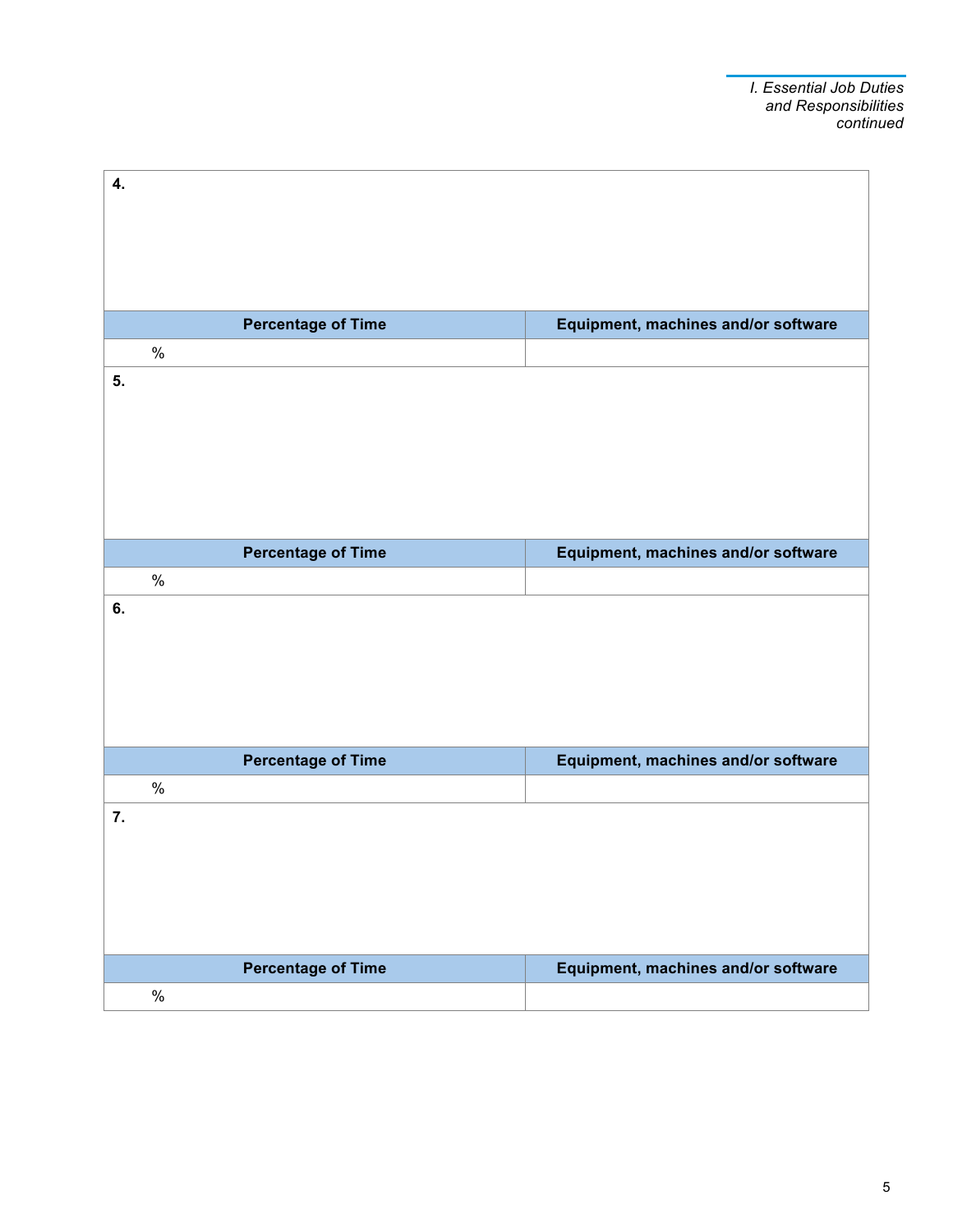# II. Scope of Responsibility

#### **Responsibility for the Work of Other MSU Employees**

Please read each statement and check all that apply to your this job.

**1. None:** The job is not responsible for the work of any MSU employees (other than myself).

**2. Team Member:** Part of a team and all members are responsible for ensuring that the team meets its objectives.

**3. Working Supervisor or Lead Worker:** Responsible for training, guiding, and leading employees in a work group, but NOT the formal supervisor (i.e., Does not sign performance reviews).

Please list the titles of the jobs over which the position is the Working Supervisor or Lead Worker:

- **4. Program Coordinator (non-supervisory):** Coordinates a MSU program or on-going project. Role requires directing the work of other MSU employees and ensuring the quality of work, but NOT the formal supervisor (i.e., Does not sign performance reviews).
- **5. Supervisor:** Formal supervisory responsibilities over at least 2 MSU employees. (In other words, signs the performance reviews for at least 2 MSU employees).
- **6. Program Manager (supervisory):** Manages a MSU program or on-going project AND has formal supervisory duties for at least 2 employees (i.e., Signs performance reviews).

**7. Manager:** Supervises employees who also supervise.

**8. Other:**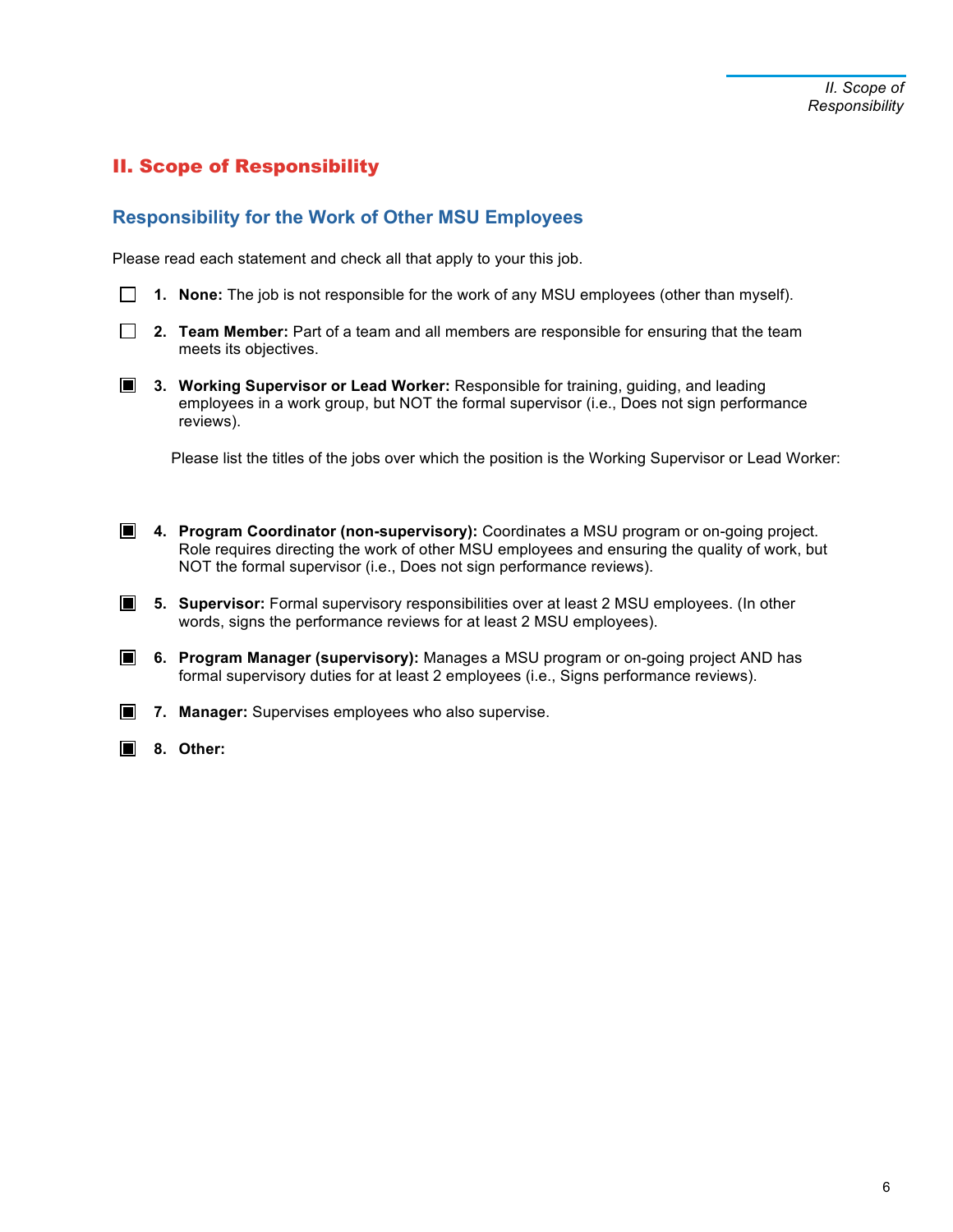#### **Responsibility for the Work of Other MSU Employees** *continued*

Please indicate which of the following activities the job performs.

|                            | Manages a department or facility & supervises the work of 2 or more full-time employees |
|----------------------------|-----------------------------------------------------------------------------------------|
|                            | Supervises two or more full-time (or equivalent) MSU employees                          |
|                            | Reviews the performance of other MSU employees                                          |
|                            | Recommends pay increases for other MSU employees                                        |
|                            | Recommends promotions for other MSU employees                                           |
|                            | Assigns work to other MSU employees                                                     |
|                            | Handles complaints from other MSU employees                                             |
|                            | Disciplines other MSU employees                                                         |
|                            | Recommends disciplinary action for other MSU employees                                  |
| о                          | Trains other MSU employees                                                              |
| $\Box$                     | Interviews job applicants                                                               |
| $\vert \blacksquare \vert$ | Recommends which job applicants to hire                                                 |
|                            | Assigns & reviews work of other MSU employees, but, do not have direct supervision      |

#### **A. Responsibility for Contractors or Vendors**

Please read each statement and check all that apply to the current job.

|  |  |  | $\Box$ 1. None: Not responsible for the work of any contractors or vendors. |  |  |  |  |
|--|--|--|-----------------------------------------------------------------------------|--|--|--|--|
|--|--|--|-----------------------------------------------------------------------------|--|--|--|--|

|  | <b>2. Vendor Selection:</b> Solicits short-term bids from vendors, defines specifications, recommends |
|--|-------------------------------------------------------------------------------------------------------|
|  | vendor selection, and places orders.                                                                  |

- **3. Daily Supervision/Coordination:** Oversees the work of on-site contractors or vendors.
- **4. Technical Expert:** Provides technical expertise and guidance to contractors on a regular or ongoing basis.
- **5. Contract Monitoring:** Ensures that the terms of a contract are met by monitoring and evaluating contractor performance.
- **6. Contract Managing:** I define the terms of contract agreements and ensure work is completed satisfactorily. I can authorize payment to contractors based on my evaluation.
- **7. Other:**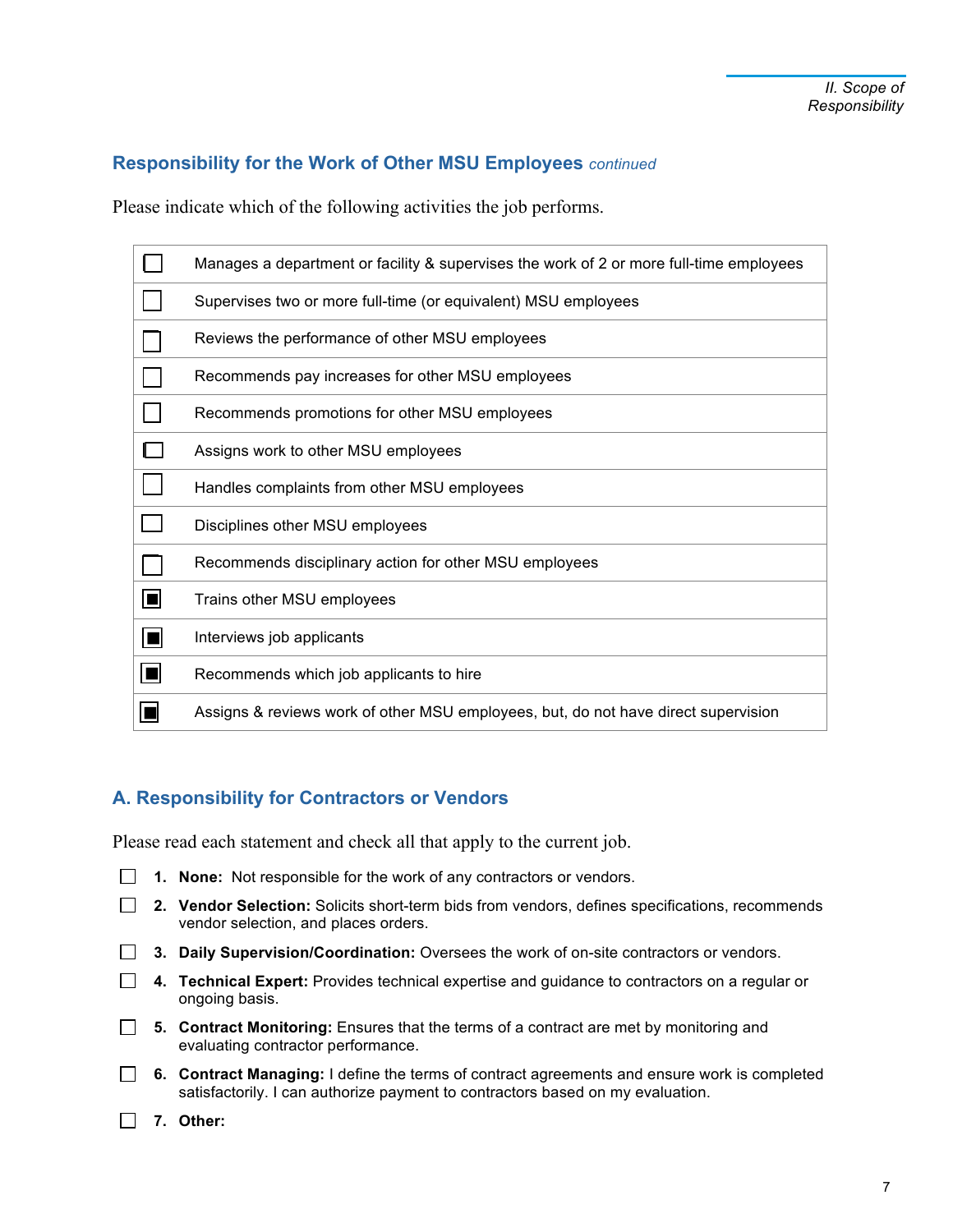#### **B. Customer Contact—Internal**

Please read each statement and indicate the contact with whom you communicate that applies to the current job.

#### **Definitions for Purpose of Contacts**

**Exchange Information/Provide Service**: Exchange information with the contact, act as the point of contact, answer questions, or provide a service to the contact.

**Interpret/Advise:** Explain, counsel, solve problems, or make recommendations based on professional background, specialized knowledge and experience.

**Negotiate/Persuade:** Bring about mutual agreement, persuade, or resolve conflicts for the contact.

|                                                          |                               | <b>Purpose of Contact (Mark all that apply)</b>    |                                                |                                     |                            |                                                                     |                             |                               |
|----------------------------------------------------------|-------------------------------|----------------------------------------------------|------------------------------------------------|-------------------------------------|----------------------------|---------------------------------------------------------------------|-----------------------------|-------------------------------|
| <b>Customer</b>                                          | <b>Not</b><br><b>Required</b> | <b>Minimal</b><br>(up to $6$<br>times per<br>year) | <b>Occasional</b><br>(up to once per<br>month) | Regular<br>(up to once<br>per week) | <b>Constant</b><br>(daily) | <b>Exchange</b><br>Information/<br><b>Provide</b><br><b>Service</b> | Interpret/<br><b>Advise</b> | Negotiate/<br><b>Persuade</b> |
| Own Supervisor                                           |                               |                                                    |                                                |                                     | $\mathbf{I}$               |                                                                     |                             |                               |
| Co-workers in own<br>department                          |                               |                                                    |                                                |                                     | <b>College</b>             |                                                                     |                             |                               |
| Subordinates                                             |                               |                                                    |                                                |                                     | $\Box$                     |                                                                     |                             |                               |
| Peers in other<br>University department                  |                               |                                                    |                                                |                                     | $\mathbf{I}$               |                                                                     |                             |                               |
| Department Heads<br>outside own<br>department            |                               |                                                    |                                                |                                     | $\Box$                     |                                                                     |                             |                               |
| Division Heads outside<br>own department                 |                               |                                                    |                                                |                                     | $\mathbf{I}$               |                                                                     |                             |                               |
| List any other internal<br>contacts not listed<br>above: |                               |                                                    |                                                |                                     | $\mathsf{L}$               |                                                                     |                             |                               |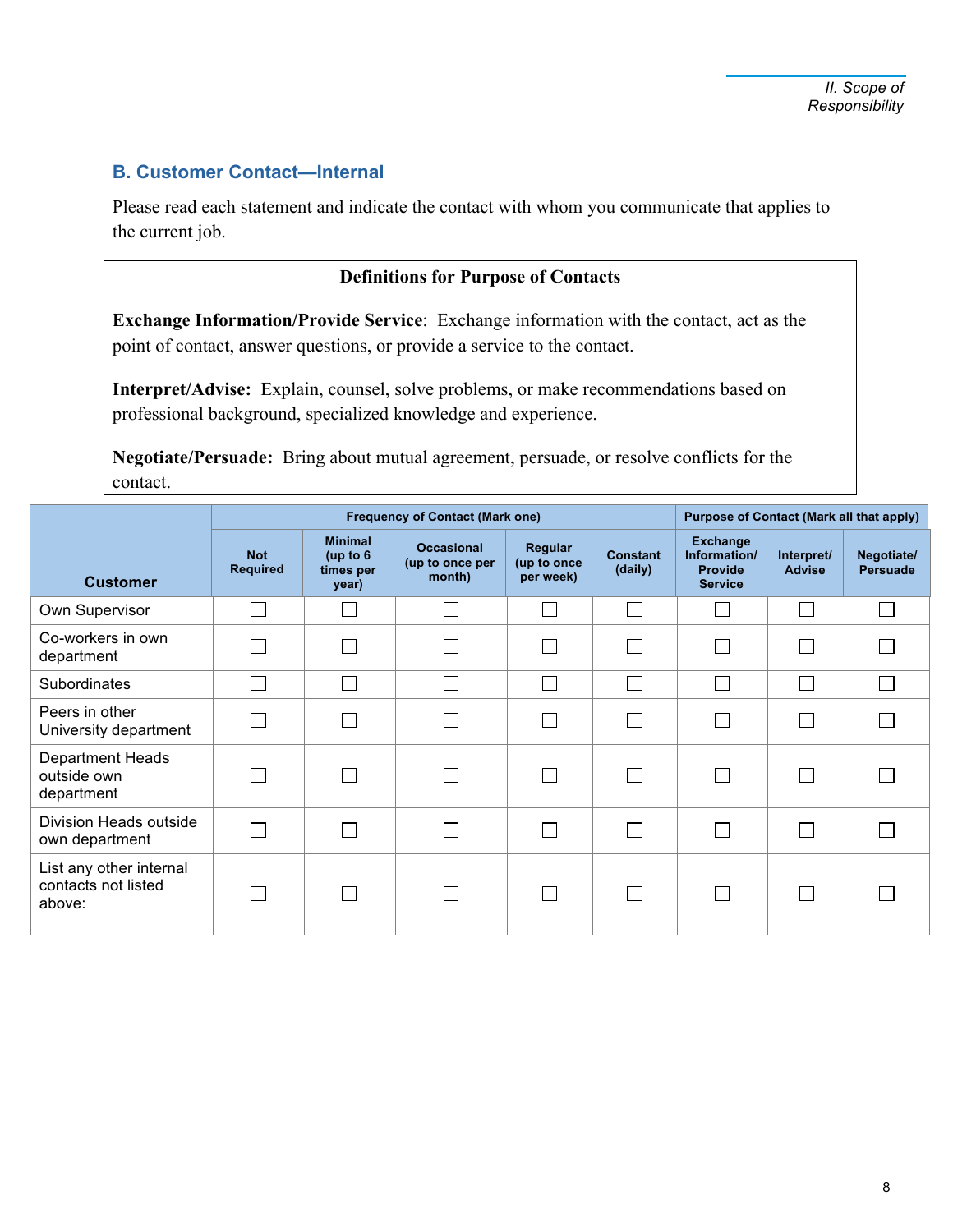#### **C. Customer Contact—External**

Please read each statement and indicate the contact with whom you communicate that applies to the current job.

#### **Definitions for Purpose of Contacts**

**Exchange Information/Provide Service:** Exchange information with the contact, act as the point of contact, answer questions, or provide a service to the contact.

**Interpret/Advise:** Explain, counsel, solve problems, or make recommendations based on professional background, specialized knowledge and experience.

**Negotiate/Persuade:** Bring about mutual agreement, persuade, or resolve conflicts for the contact.

|                                                               |                               | <b>Frequency of Contact (Mark one)</b>        | Purpose of Contact (Mark all that apply)       |                                     |                            |                                                                     |                      |                               |
|---------------------------------------------------------------|-------------------------------|-----------------------------------------------|------------------------------------------------|-------------------------------------|----------------------------|---------------------------------------------------------------------|----------------------|-------------------------------|
| <b>Customer</b>                                               | <b>Not</b><br><b>Required</b> | <b>Minimal</b><br>(up to 6 times<br>per year) | <b>Occasional</b><br>(up to once per<br>month) | Regular<br>(up to once<br>per week) | <b>Constant</b><br>(daily) | <b>Exchange</b><br>Information/<br><b>Provide</b><br><b>Service</b> | Interpret<br>/Advise | Negotiate/<br><b>Persuade</b> |
| Students, parents, &<br>alumni                                | $\Box$                        |                                               |                                                |                                     | <b>College</b>             |                                                                     | $\Box$               |                               |
| Customer and/or<br>vendors                                    |                               |                                               |                                                |                                     | $\sim$                     |                                                                     | $\Box$               |                               |
| Media and/or public<br>officials                              |                               |                                               |                                                |                                     | a s                        |                                                                     | П                    |                               |
| <b>Trade or Professional</b><br>Organizations                 | $\Box$                        |                                               |                                                |                                     |                            |                                                                     | П                    |                               |
| Donors and/or<br>prospects                                    |                               |                                               |                                                |                                     | $\sim$                     |                                                                     | $\Box$               |                               |
| <b>Other Universities</b><br>and/or state/federal<br>agencies |                               |                                               |                                                | <b>Contract</b>                     |                            | $\sim$                                                              | $\mathbb{R}^n$       |                               |
| List any other<br>external contacts not<br>listed above:      |                               |                                               |                                                |                                     |                            |                                                                     | $\mathbf{I}$         |                               |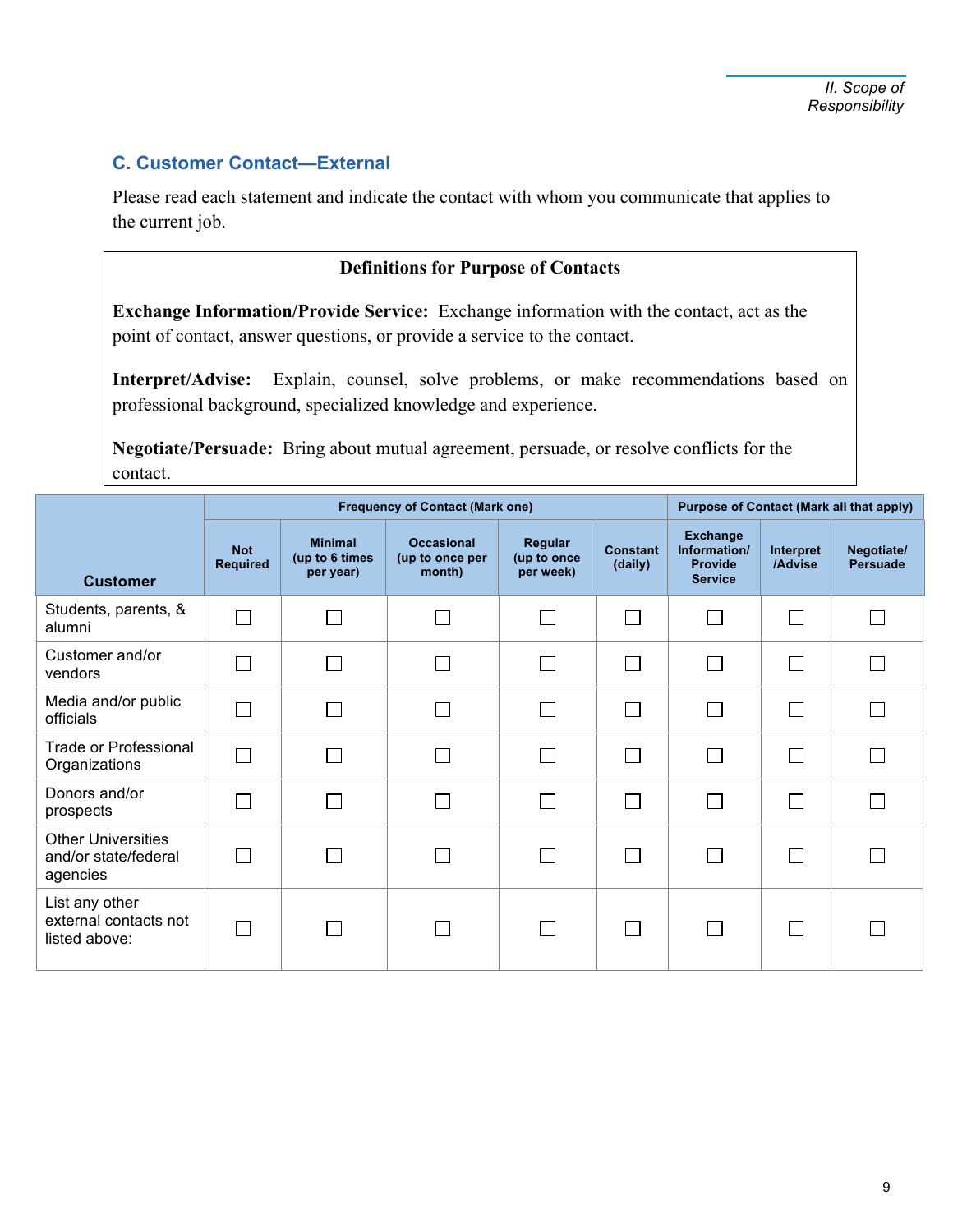# **D. Financial Responsibility**

Please read each statement and check **all that apply** to your current job.

|  | <b>Not Applicable</b>                                                                                                                                                                       |
|--|---------------------------------------------------------------------------------------------------------------------------------------------------------------------------------------------|
|  | 2. Cost Control: Aware of resource limitations and try to control costs and reduce waste in daily<br>work.                                                                                  |
|  | 3. Financial Transactions: Collects funds or make payments (by cash, check, or transfers) on<br>behalf of MSU. Responsible for ensuring that the amounts received or paid out are accurate. |
|  | 4. Budget Monitoring: Work involves using financial knowledge and business understanding to<br>monitor, identify, and act on potential financial overruns and variances at an early stage.  |
|  | 5. Program Budgeting: Responsible for planning, preparing, monitoring, and managing the<br>budget for an ongoing MSU program, long-term project, or a section of a Department.              |
|  | 6. Department Budgeting: Responsible for planning, preparing, monitoring, and managing the<br>budget for a MSU Department (or several MSU Departments).                                     |

**7. Other:**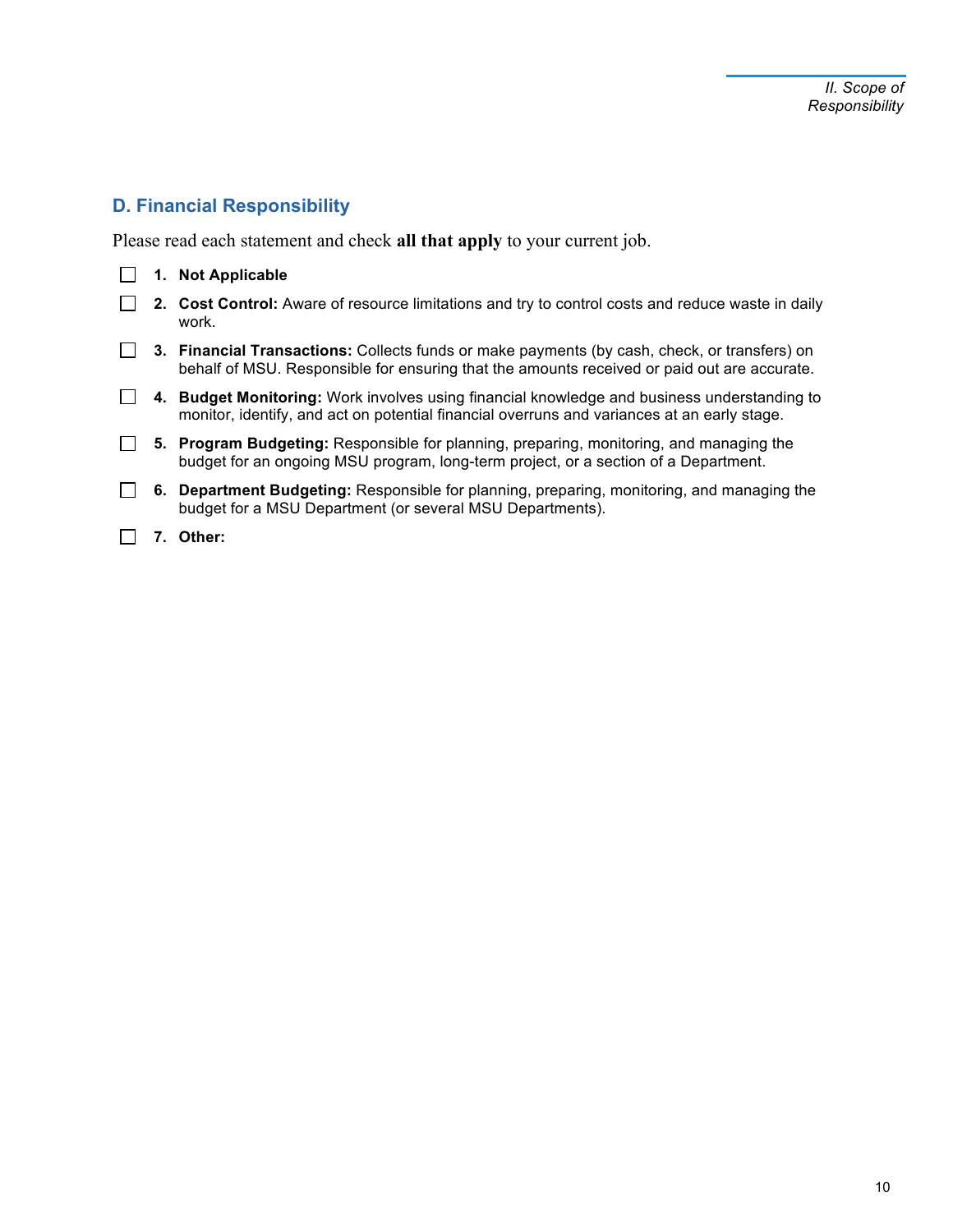# III. Supervisory Responsibility

#### **IMPORTANT, PLEASE READ:**

*FORMAL* supervisory responsibility is defined as actively participating in the hiring, training, assigning and directing work, and evaluating other MSU employees (including full-time and part-time, permanent and temporary). If you are required to sign annual performance reviews, you have formal supervisory responsibility.

Does the job have **formal supervisory responsibility** of other MSU employees?

- **Yes—If YES, continue with the survey by following the instructions below.**
- **No**—If NO, skip to Education, Experience, and Certifications Section.

How many positions (employees) does the job **DIRECTLY SUPERVISE?**

Direct supervision refers to employees who *report directly to the job* and whose performance reviews are completed. Enter the number of people the job supervises.

How many positions does the job **INDIRECTLY SUPERVISE?**

In other words, how many employees report to positions that the job directly supervises? Enter the number of employees.

Indirect supervision refers to employees who report to one of the people whom the job directly supervises. To exercise indirect supervision, must have at least one person reporting directly to the job.

Check the *one statement* that most accurately describes the job's formal supervisory responsibilities.

 $\Box$ **1. First Line Supervisor:** Schedules, supervises, and evaluates the work of my employees. In addition, I recommend personnel actions such as hiring, firing, termination, and pay changes for those employees who report to me.

 $\Box$ **2. Assistant Manager:** Assists the Manager of a work group in the day-to-day management of staff. Responsible for directing and evaluating the work of first-line supervisors, as well as the staff reporting to the first-line supervisors. Recommends personnel actions such as hiring, firing, termination, and pay changes for first-line supervisors and their staff.

- $\Box$ **3. Section/Program Manager:** Responsible for first-line supervisors and their staff (as well as any Assistant Managers) for a section or program within a Division. In addition to personnel responsibilities, also responsible for formulating operating budgets for assigned area.
- $\Box$ **4. Assistant Department Director:** Responsible for all employees and work activities for more than one Division of a Department.

 $\Box$ **5. Department Director:** Responsible for managing all employees within the Department.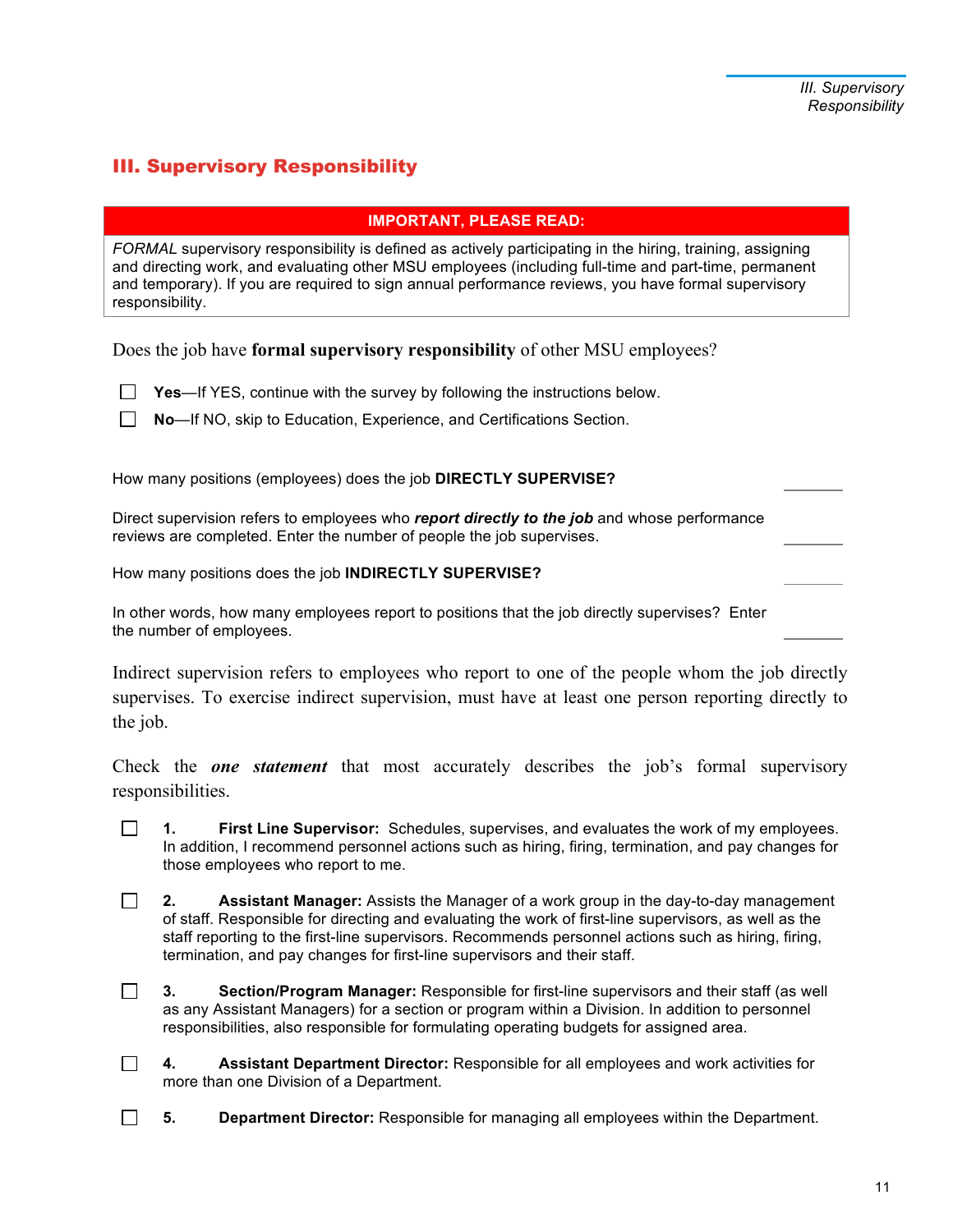# IV. Education, Experience, and Certifications

# **A. Formal Education**

Please indicate:

1. The **minimum** level of education that **should be required** for new employees in the job.

| <b>Education/Training</b>                                                             | <b>Work Requires</b> |
|---------------------------------------------------------------------------------------|----------------------|
| High school diploma (or GED)                                                          |                      |
| Apprenticeship or training in a skilled trade (e.g., electrician,<br>carpentry, etc.) |                      |
| Certified technical training (e.g., certificate in computer assisted<br>design)       |                      |
| Associate's (2-year) college degree                                                   |                      |
| Bachelor's (4-year) college degree (BA, BS)                                           |                      |
| Master's degree (MA, MS) or Law degree (JD)                                           |                      |
| Doctorate Degree (PhD)                                                                |                      |
| Other:                                                                                |                      |

Please list any *specialties* or *areas of study* that should be **REQUIRED** for new employees in the job.

*Examples: Master's in Education. Certified as a Professional Secretary.*

1.

- 2.
- 3.
- 4.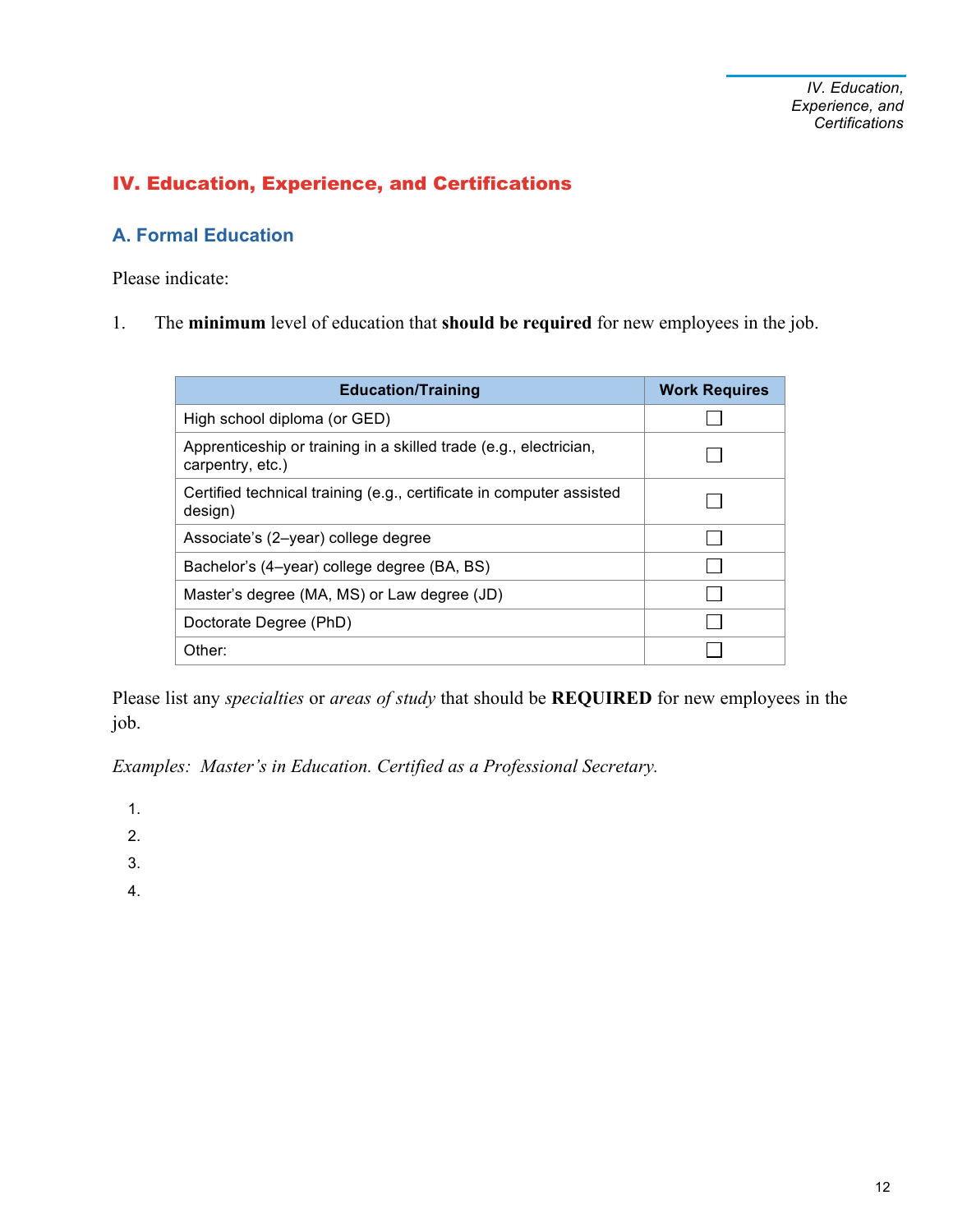# **B. Prior Experience**

Please indicate:

1. The **minimum** level of directly related experience that should be required for *new employees in the job*. Assume that any new employee has the minimum amount of education that you indicated on the prior page.

|    | <b>Education/Training</b>                 | <b>Work Requires</b> |
|----|-------------------------------------------|----------------------|
|    | 1. Less than 1 year                       |                      |
|    | 2. At least 1 year, but less than 3 years |                      |
| 3. | At least 3 year, but less than 5 years    |                      |
| 4. | At least 5 years, but less than 7 years   |                      |
| 5. | At least 7 years, but less than 10 years  |                      |
| 6  | 10 years or more                          |                      |

Please indicate any special type of prior experience that you think should be *required for new employees in the job.*

Examples:

- $\triangleright$  At least one year of experience supervising employees.
- $\triangleright$  Six months of experience in bookkeeping or financial record keeping.

1.

2.

3.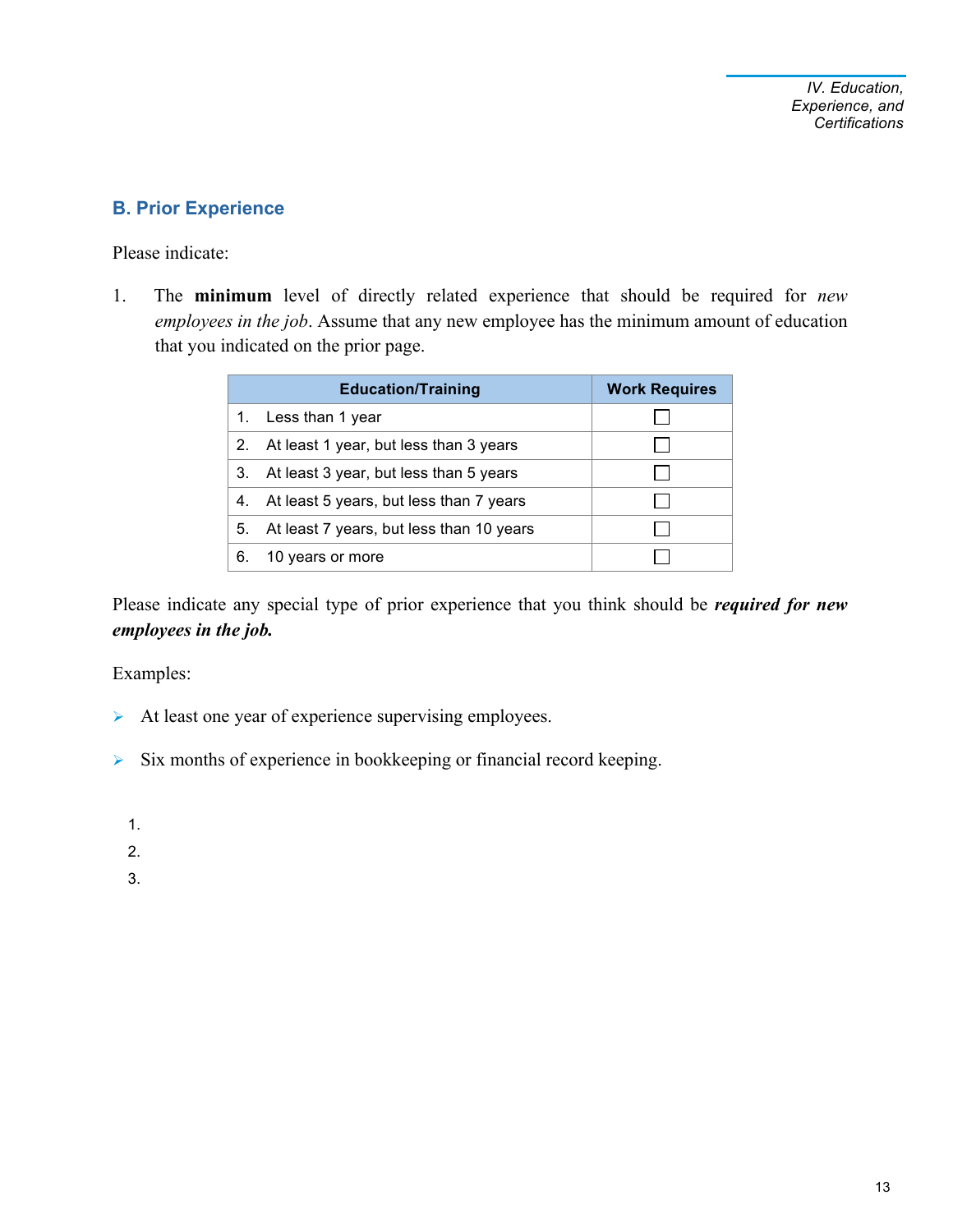#### **C. Certifications and Licenses**

List any licenses or certifications that should be *required* or *preferred* for new employees in the job.

Please indicate if a license (excluding driver's license) or certification should be *required* or *preferred*.

| <b>Certifications and Licenses</b>          | <b>Required</b> | <b>Preferred</b> |
|---------------------------------------------|-----------------|------------------|
| <b>Example: Certified Public Accountant</b> |                 |                  |
|                                             |                 |                  |
|                                             |                 |                  |
|                                             |                 |                  |
|                                             |                 |                  |
|                                             |                 |                  |

#### **D. Motor Vehicle Operation**

- 1. Does the job **require** the employee to operate a vehicle?
- **Yes** If YES, what **type of vehicles**? For example: automobile, passenger van, etc.
- **No** If NO, go to the next page.
- 2. What type of driver's license is **required** for your job? (Check all that apply)

*For example: CDL Class B, etc.* 

3. List any special **CDL endorsements** that are required.

*For example: passenger endorsement, etc.*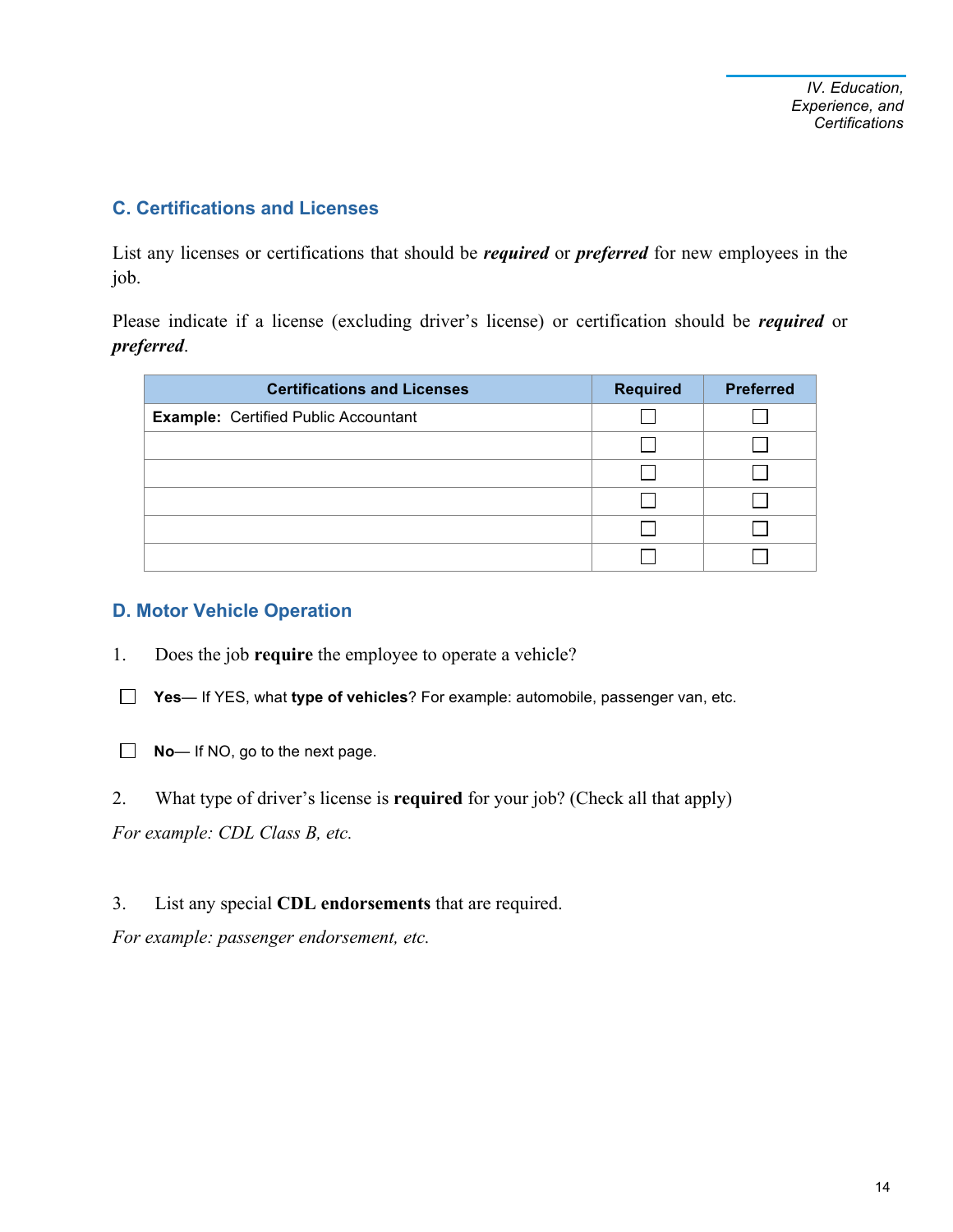# V. Skills

| <b>Skill</b>                                  | <b>Work</b><br><b>Requires</b> | <b>Skill</b>                                | <b>Work</b><br><b>Requires</b> |
|-----------------------------------------------|--------------------------------|---------------------------------------------|--------------------------------|
| Reading Comprehension                         |                                | Independent Judgment and Decision<br>Making |                                |
| <b>Active Listening</b>                       |                                | <b>Critical Thinking</b>                    |                                |
| Information Organization                      |                                | Equipment selection                         |                                |
| Service Orientation (Customer Service Skills) |                                | <b>Active Learning</b>                      |                                |
| <b>Written Communication</b>                  |                                | <b>Idea Generation</b>                      |                                |
| <b>Verbal Communication</b>                   |                                | <b>Operational Analysis</b>                 |                                |
| Mathematics/Quantitative Analysis             |                                | <b>Operation Monitoring</b>                 |                                |
| Coordination/Multitasking                     |                                | <b>Trouble Shooting</b>                     |                                |
| Monitoring                                    |                                | Visioning                                   |                                |
| <b>Information Gathering</b>                  |                                | Negotiation                                 |                                |
| Social Perceptiveness                         |                                | Instructing/Training & Staff<br>Development |                                |
| Problem Identification                        |                                | <b>Equipment Maintenance</b>                |                                |
| Implementation Planning                       |                                | Persuasion                                  |                                |

Does the job *require* use of a computer?

 $\Box$ Yes. If YES, place an X in the boxes to indicate which types of computer software or system. Also include the names of software. For example, "Microsoft Word" is the name of a word processing software. Finally, indicate the level of proficiency (basic, intermediate, expert or programmer).

No— If NO, go to the next page.

|      |                                      |                                         | <b>Level of Proficiency</b><br>(Choose one for each type of software/system) |                             |               |            |
|------|--------------------------------------|-----------------------------------------|------------------------------------------------------------------------------|-----------------------------|---------------|------------|
| Use? | <b>Type of Software</b><br>or System | <b>Name(s) of Software</b><br>or System | <b>Basic</b>                                                                 | Inter-<br>mediate           | <b>Expert</b> | Programmer |
|      | <b>Accounting Software</b>           |                                         |                                                                              |                             |               |            |
|      | <b>Contact Management Software</b>   |                                         |                                                                              | $\sim$                      |               |            |
|      | Database Software                    |                                         |                                                                              |                             |               |            |
|      | Design Software                      |                                         |                                                                              | $\Box$                      |               |            |
|      | Development Software                 |                                         |                                                                              | $\mathcal{C}^{\mathcal{A}}$ |               |            |
|      | <b>HR Systems</b>                    |                                         |                                                                              | $\mathcal{L}$               |               |            |
|      | Internet Software                    |                                         |                                                                              |                             |               |            |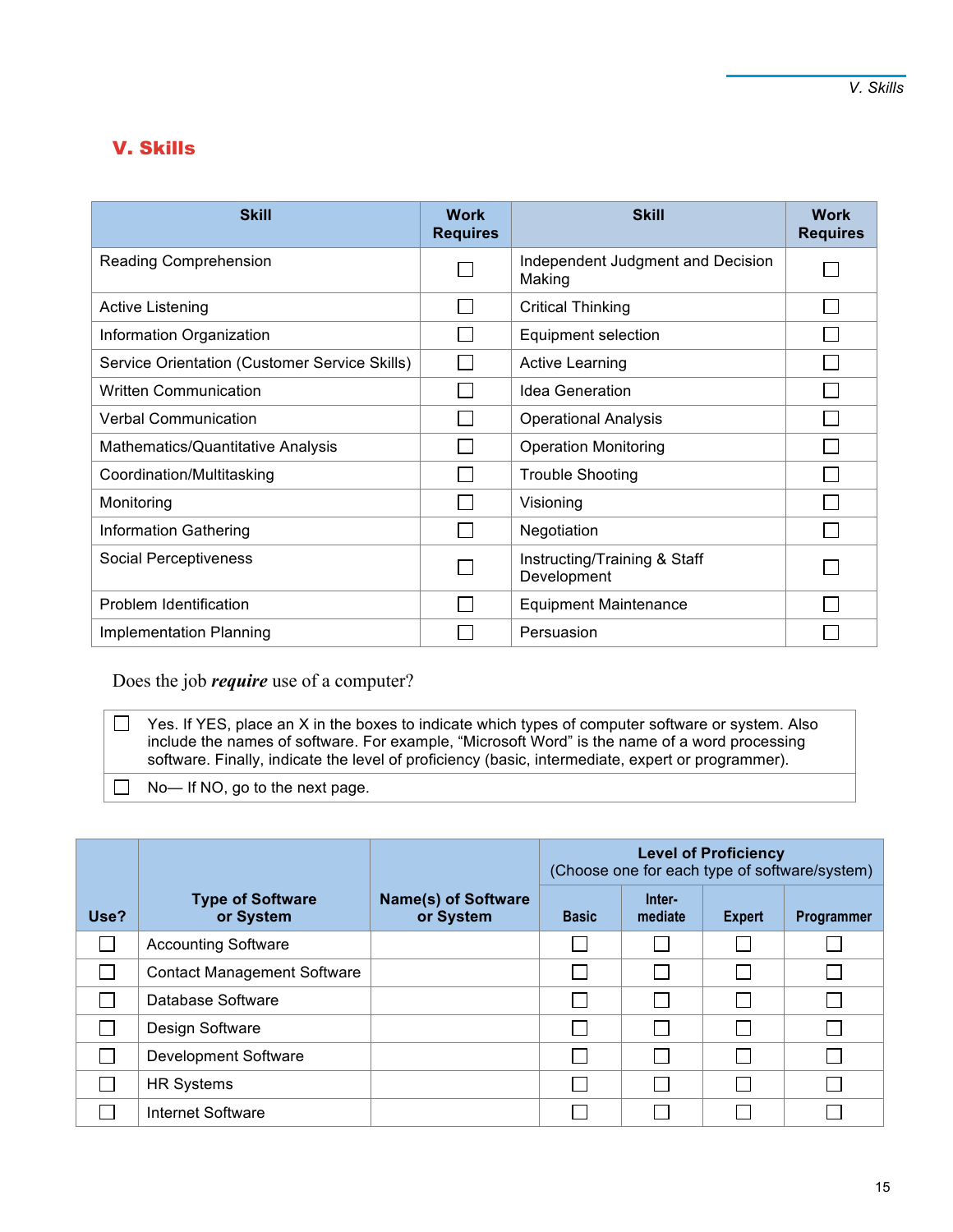|      |                                      |                                         | <b>Level of Proficiency</b><br>(Choose one for each type of software/system) |                   |        |            |
|------|--------------------------------------|-----------------------------------------|------------------------------------------------------------------------------|-------------------|--------|------------|
| Use? | <b>Type of Software</b><br>or System | <b>Name(s) of Software</b><br>or System | <b>Basic</b>                                                                 | Inter-<br>mediate | Expert | Programmer |
|      | <b>Inventory Software</b>            |                                         |                                                                              |                   |        |            |
|      | <b>Order Processing Systems</b>      |                                         |                                                                              |                   |        |            |
|      | <b>Payroll Systems</b>               |                                         |                                                                              |                   |        |            |
|      | <b>Project Management Software</b>   |                                         |                                                                              |                   |        |            |
|      | Spreadsheet Software                 |                                         |                                                                              |                   |        |            |
|      | <b>Word Processing Software</b>      |                                         |                                                                              |                   |        |            |
|      | Other Type:                          |                                         |                                                                              |                   |        |            |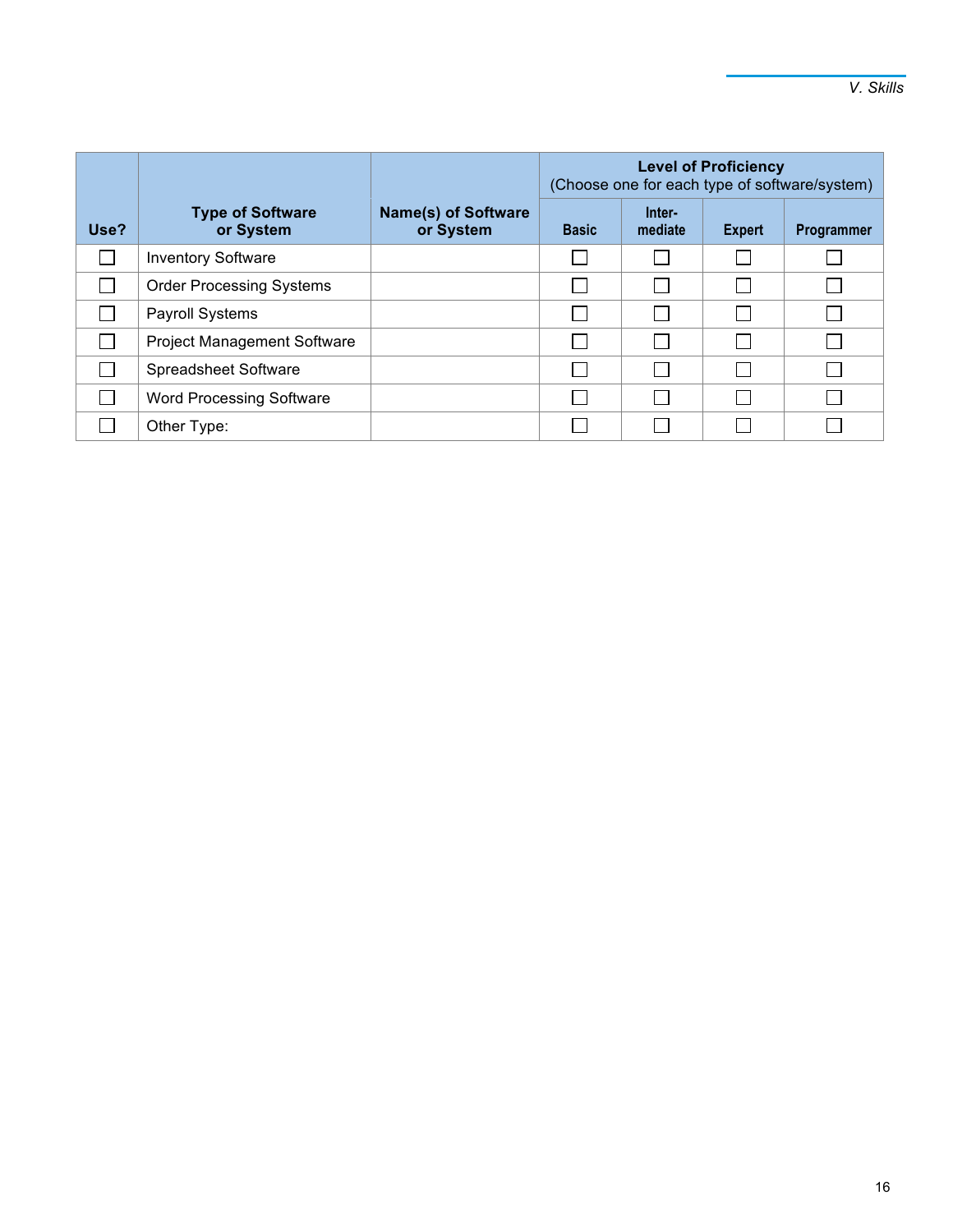# VI. Complexity

This question measures the relative level of **complexity and creativity** associated with the essential duties and responsibilities of the job. **Please check only one box.**

- $\Box$  Performs same basic tasks every day. Rules and guidelines are very straightforward and the work is quickly mastered.
- $\Box$  Work follows well-established procedures. You are given daily instructions and do your tasks according to specified guidelines.
- Gathers and analyzes information to determine the best course of action, based on general guidelines or rules of operations. Uses judgment to choose alternatives, many of which may be correct, but one is better than another depending on the situation.
- $\Box$  Evaluates the relevance and importance of theories, concepts, and principles. Develops different approaches or tactical plans to fit specific circumstances. Guidelines may exist, but are flexible and open to considerable interpretation. Independent judgment, personal discretion, and resourcefulness are needed to interpret and apply guidelines.
- Work involves the development of new guidelines and techniques, establishing criteria or developing new information. Guidelines may not exist for all situations. Considerable independent judgment, personal discretion, and resourcefulness are needed to interpret circumstances, and to make decisions in major areas where there may be uncertainty in approach, methodology, and interpretation.
- Work involves the origination of models, concepts, theories that are new to the field, and where no prototype exists in the overall organization. Few, if any, guidelines exist. Leadership, judgment, and risk management skills are needed to deal with largely undefined issues or to find solutions to unyielding problems.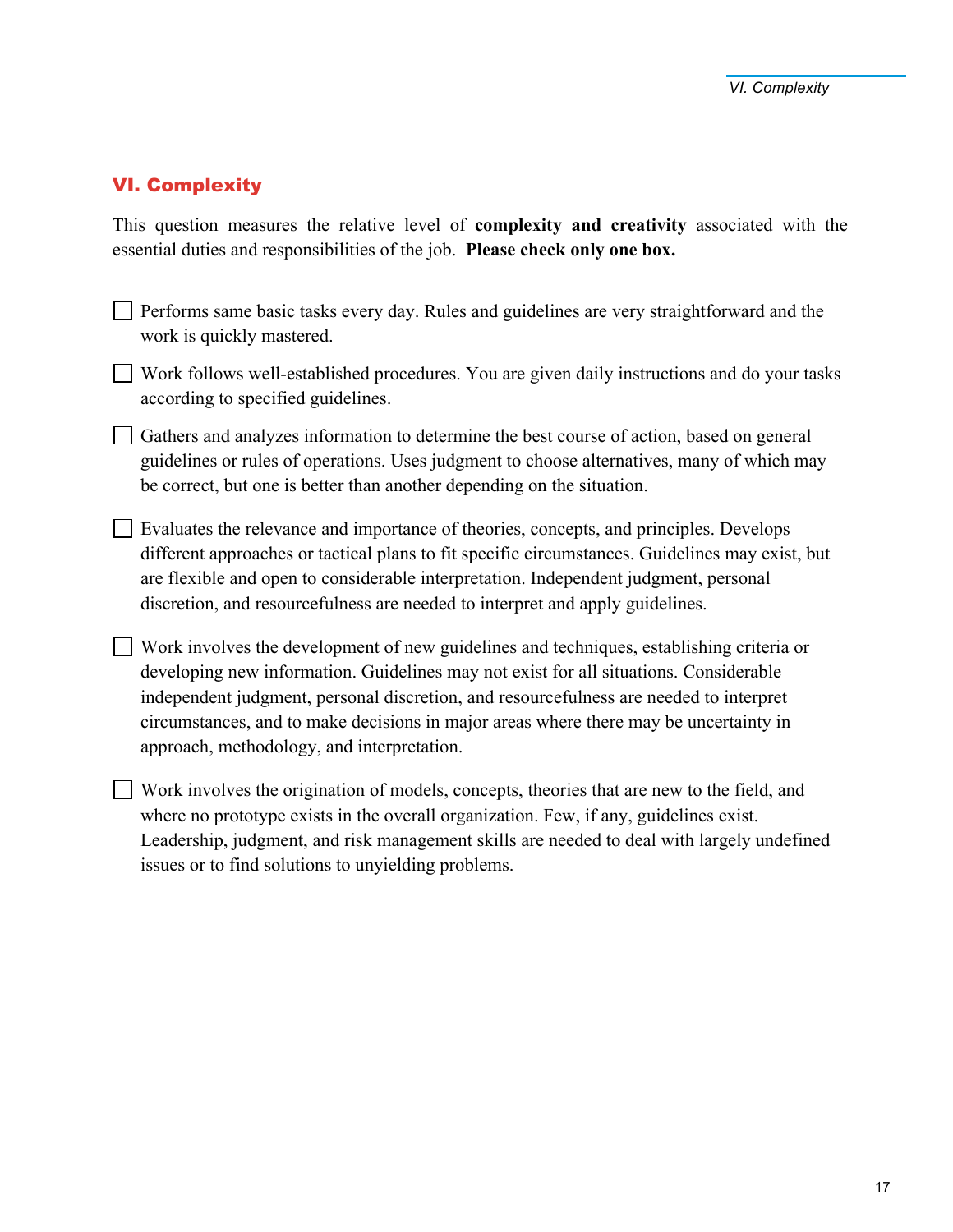#### VII. Impact of Actions

This question measures the potential **results that could arise** from errors made by someone in the job. Please consider the potential cost implication to MSU, as well as non-financial costs such as effect on public relations, human costs, etc. **Please check only one box.**

- An error at this level could lead to minor inconvenience and consequences that may not be obvious outside the work unit. Errors will have little effect on service to the public and may result in limited financial impact or cost. Errors can generally be detected easily by the employee and corrected.
- $\Box$  An error at this level could cause unpleasant, short-term consequences involving some cost, reduced service to the public, and/or some negative customer reaction. An error at this level may require intervention from a supervisor or manager, but generally would not affect others outside of a department.
- $\Box$  An error at this level could cause serious, but short-term consequences involving significant financial impact or cost, reduced service to the public, and/or strong negative citizen reaction. An error at this level may require intervention from a higher-level manager and could affect others outside of a department.
- An error at this level could cause serious, long-term consequences involving substantial financial costs, significantly reduced service to the public, and/or negative media reaction. These errors affect others outside of a department and may require the intervention of an agency head to resolve.
- $\Box$  An error at this level could lead to extraordinary costs, major litigation, destruction of property, loss of funding, or failure of the company to accomplish its mission. These errors may require the intervention of MSU's senior management to resolve, or may not be resolvable.
- $\Box$  An error at this level could lead to the loss of life or major harm or life impairment.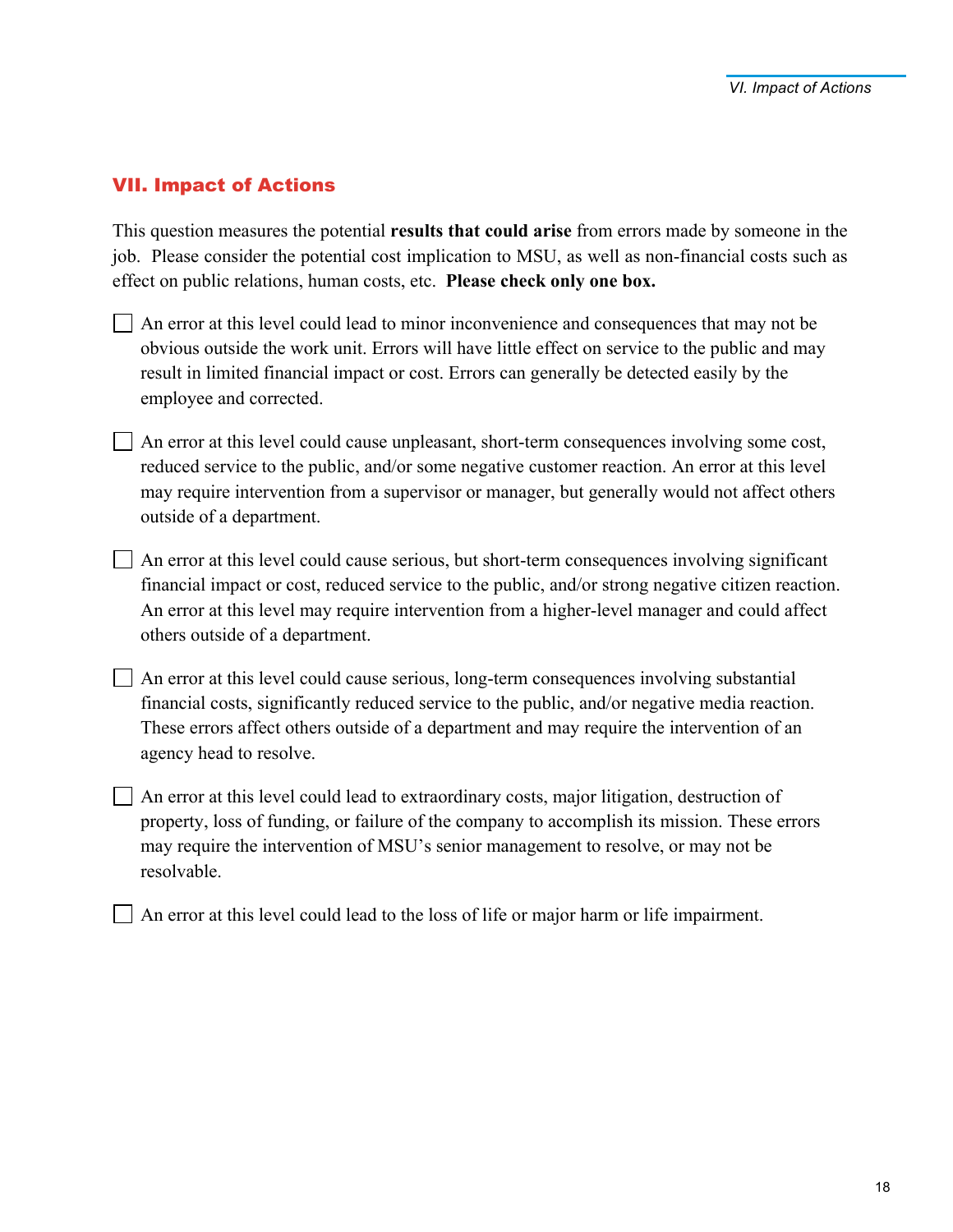### VIII. Supervision Received/Independent Judgment/Decision Making

This question measures the kind of supervision employees receive on the job. When answering this question, consider how much instruction, oversight, and direction the supervisor and/or manager provides to all employees in the job title. **Please check only one box.**

- $\Box$  Employees in this job usually receive close supervision OR the work is so highly routine that close supervision is not necessary. Work is performed under precise instructions.
- Employees in this job generally receive *moderate supervision*. Work is carried out according to standard practice or general instructions without continuous and direct control. If something unusual occurs, the supervisor is usually nearby to make decisions.
- $\Box$  Employees in this job generally receive limited supervision AND the work does NOT require the use of independent judgment or discretion. While supervision is limited, employees generally do not have authority to make independent decisions outside of standard operating procedures or guidelines.
- Employees in this job generally receive *limited supervision* **AND** the work **REQUIRES** employees to use independent judgment or to act on their own discretion. This job requires the use of initiative and creativity to resolve problems or interpret policy to develop solutions. A manager may be available to provide general direction or advice, but employees usually act independently based on their own judgment.
- Employees in this job receive *general direction*, working from broad goals and policies. Desired results are communicated to the employee and alternative methods may be suggested but are not explicitly prescribed. Major work assignments are examined for soundness or technical judgment and for general effectiveness and adequacy.
- Employees in this job work under *administrative review*. The employee is essentially selfsupervisory and exercises the maximum degree of initiative and judgment. Employees have the freedom of action in initiating, developing, and approving programs, plans, and procedures within the guidelines set by the supervisor and/or governing legislation.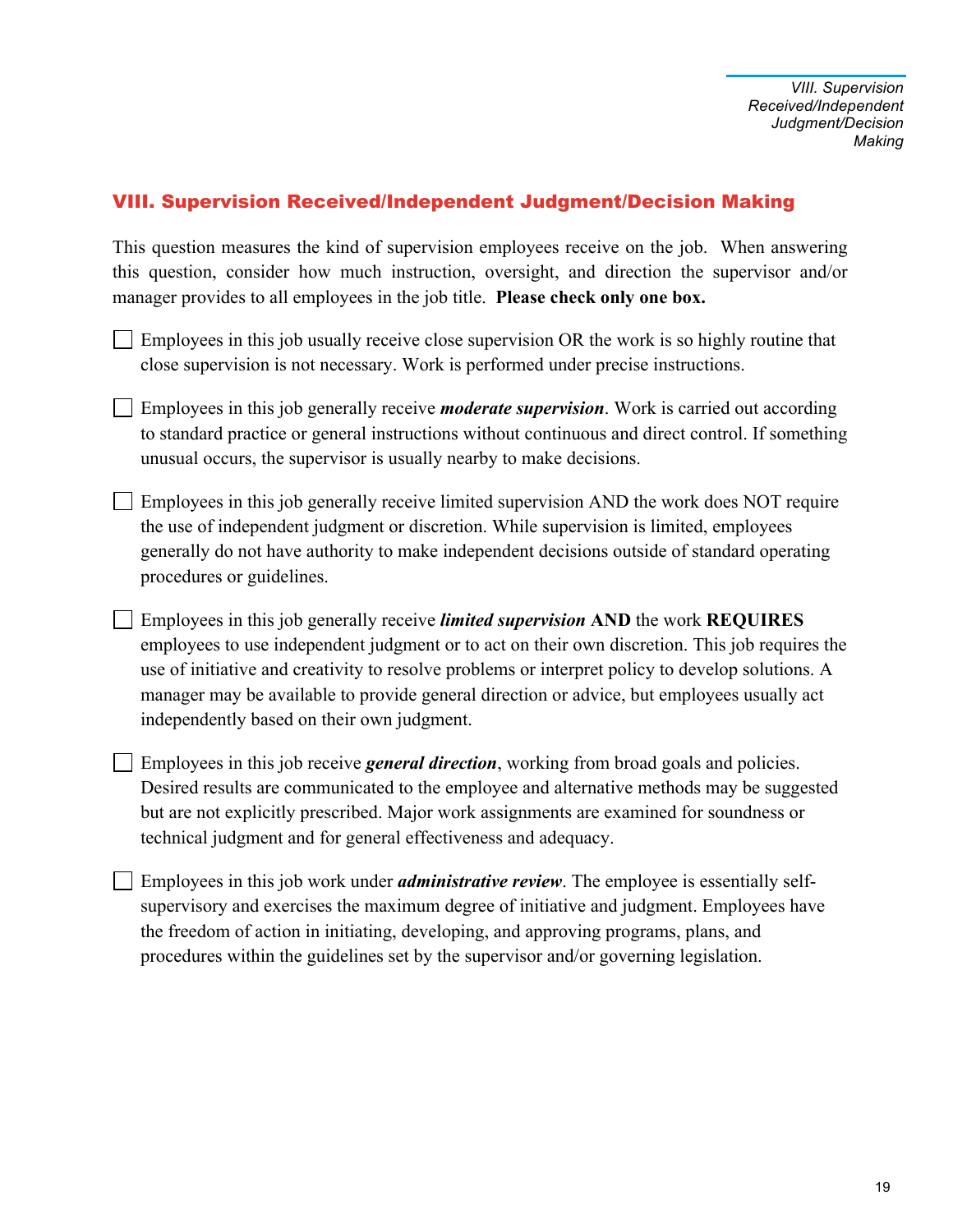# IX. Physical & Visual Requirements

For each activity below, check the box that applies to your job. Do not consider those parts of your job that, if you had a disability, a reasonable accommodation could be made. *For example: If you were in a wheelchair, but had to occasionally move a box of paper, it would be a reasonable accommodation to have someone else move it for you. In that case, you would not* consider moving the box as a required part of your job.

|                                                                                                                                                                                                                                                                                                                                                                                                                                             | <b>Frequency of Activity</b>  |                                        |                                       |                                |  |
|---------------------------------------------------------------------------------------------------------------------------------------------------------------------------------------------------------------------------------------------------------------------------------------------------------------------------------------------------------------------------------------------------------------------------------------------|-------------------------------|----------------------------------------|---------------------------------------|--------------------------------|--|
| <b>Activity</b>                                                                                                                                                                                                                                                                                                                                                                                                                             | <b>Not</b><br><b>Required</b> | <b>Occasionally</b><br>(Less than 1/3) | <b>Frequently</b><br>$(1/3$ to $2/3)$ | <b>Regularly</b><br>(Over 2/3) |  |
| Climb. Ascending or descending ladders, stairs,<br>scaffolding, ramps, poles and the like, using feet and<br>legs and/or hands and arms. Body agility is<br>emphasized. This factor is important if the amount and<br>kind of climbing required exceeds that required for<br>ordinary locomotion.                                                                                                                                           | П                             |                                        |                                       |                                |  |
| <b>Balance.</b> Maintaining body equilibrium to prevent<br>falling and walking, standing or crouching on narrow,<br>slippery, or erratically moving surfaces. This factor is<br>important if the amount of balancing exceeds that<br>needed for ordinary locomotion and maintenance of<br>body equilibrium.                                                                                                                                 |                               |                                        |                                       |                                |  |
| Reach. Extending hand(s) and arm(s) in any direction.                                                                                                                                                                                                                                                                                                                                                                                       | $\Box$                        | $\Box$                                 | $\Box$                                | $\mathbb{R}^n$                 |  |
| <b>Sit</b>                                                                                                                                                                                                                                                                                                                                                                                                                                  | $\Box$                        | $\mathcal{L}_{\mathcal{A}}$            | $\Box$                                |                                |  |
| Stand. Particularly for sustained periods of time.                                                                                                                                                                                                                                                                                                                                                                                          |                               |                                        |                                       |                                |  |
| Walking. Moving about on foot to accomplish tasks,<br>particularly for long distances or moving from one<br>work site to another.                                                                                                                                                                                                                                                                                                           |                               |                                        |                                       |                                |  |
| Stoop, kneel, crouch, or crawl. Bending body<br>downward and forward by bending spine at the waist.<br>This factor is important if it occurs to a considerable<br>degree and requires full motion of the lower<br>extremities and back muscles. Bending legs at knee to<br>come to a rest on knee or knees. Bending the body<br>downward and forward by bending leg and spine.<br>Moving about on hands and knees or hands and feet.        | $\Box$                        | $\sim$                                 | $\mathsf{L}$                          |                                |  |
| Talk or hear. Expressing or exchanging ideas by<br>means of the spoken word. Those activities in which<br>they must convey detailed or important spoken<br>instructions to other workers accurately, loudly, or<br>quickly. Perceiving the nature of sounds at normal<br>speaking levels with or without correction. Ability to<br>receive detailed information through oral<br>communication, and to make the discriminations in<br>sound. |                               |                                        |                                       |                                |  |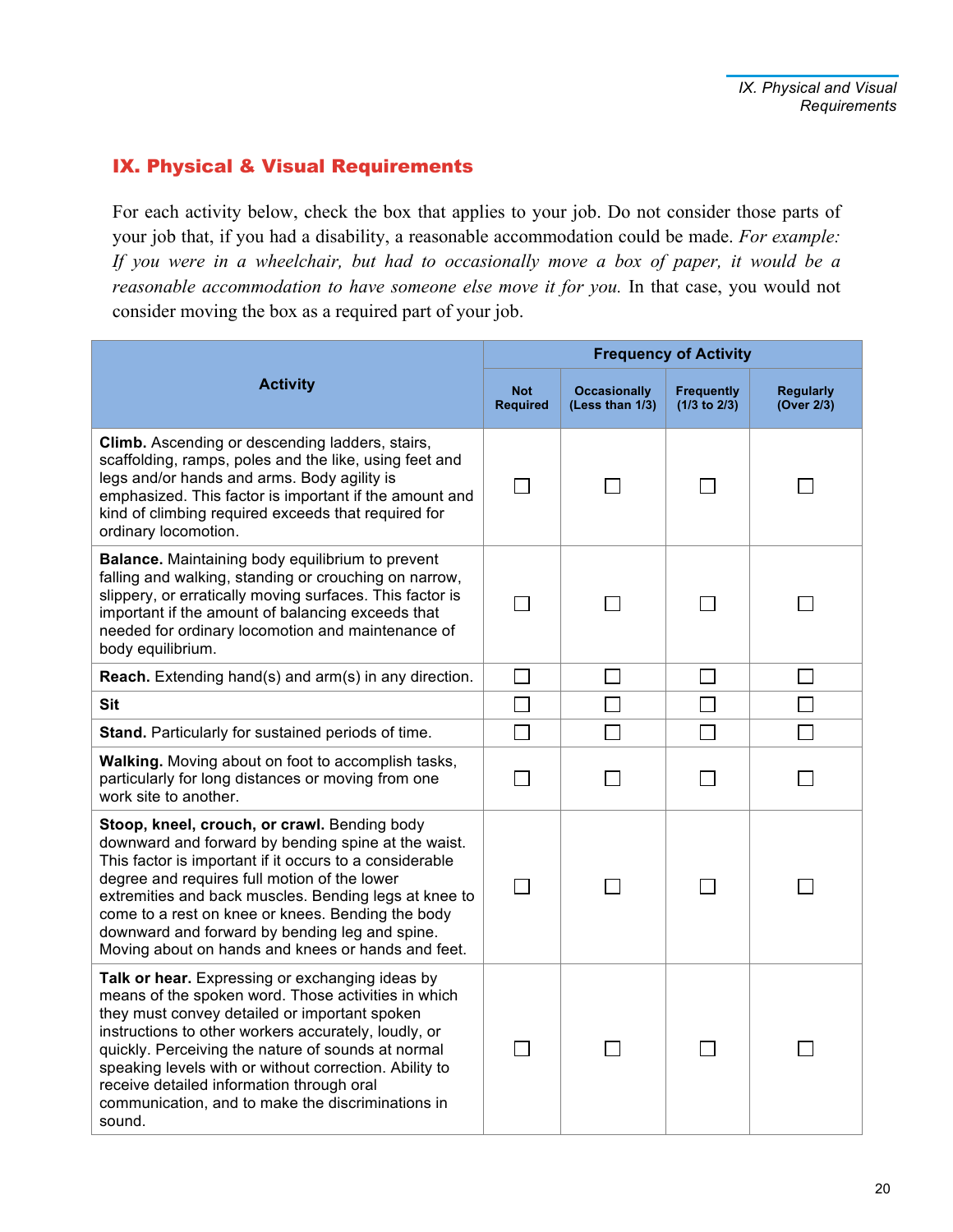|                                                                                                                                                                                                                                                                                                                                                                               |                               | <b>Frequency of Activity</b>           |                                       |                                |  |  |
|-------------------------------------------------------------------------------------------------------------------------------------------------------------------------------------------------------------------------------------------------------------------------------------------------------------------------------------------------------------------------------|-------------------------------|----------------------------------------|---------------------------------------|--------------------------------|--|--|
| <b>Activity</b>                                                                                                                                                                                                                                                                                                                                                               | <b>Not</b><br><b>Required</b> | <b>Occasionally</b><br>(Less than 1/3) | <b>Frequently</b><br>$(1/3$ to $2/3)$ | <b>Regularly</b><br>(Over 2/3) |  |  |
| <b>Taste or smell</b>                                                                                                                                                                                                                                                                                                                                                         |                               |                                        |                                       |                                |  |  |
| Use hands to finger, grasp, or feel. Picking,<br>pinching, typing or otherwise working, primarily with<br>fingers rather than with the whole hand as in handling.<br>Applying pressure to an object with the fingers and<br>palm. Perceiving attributes of objects, such as size,<br>shape, temperature or texture by touching with skin,<br>particularly that of fingertips. |                               |                                        |                                       |                                |  |  |
| <b>Repetitive motion.</b> Substantial movements (motions)<br>of the wrists, hands, and/or fingers.                                                                                                                                                                                                                                                                            |                               |                                        |                                       |                                |  |  |
| <b>Pushing.</b> Using upper extremities to press against<br>something with steady force in order to thrust forward,<br>downward or outward.                                                                                                                                                                                                                                   |                               |                                        |                                       |                                |  |  |
| <b>Pulling.</b> Using upper extremities to exert force in<br>order to draw, haul or tug objects in a sustained<br>motion.                                                                                                                                                                                                                                                     |                               |                                        |                                       |                                |  |  |
| Lifting. Raising objects from a lower to a higher<br>position or moving objects horizontally from position-<br>to-position. This factor is important if it occurs to a<br>considerable degree and requires substantial use of<br>upper extremities and back muscles.                                                                                                          |                               |                                        |                                       |                                |  |  |

|                                  | <b>Frequency of Activity</b>  |                                        |                                       |                                |  |
|----------------------------------|-------------------------------|----------------------------------------|---------------------------------------|--------------------------------|--|
| <b>Lifting or Exerting Force</b> | <b>Not</b><br><b>Required</b> | <b>Occasionally</b><br>(Less than 1/3) | <b>Frequently</b><br>$(1/3$ to $2/3)$ | <b>Regularly</b><br>(Over 2/3) |  |
| Up to 10 pounds                  |                               |                                        |                                       |                                |  |
| Up to 25 pounds                  |                               |                                        |                                       |                                |  |
| Up to 50 pounds                  |                               |                                        |                                       |                                |  |
| Up to 100 pounds                 |                               |                                        |                                       |                                |  |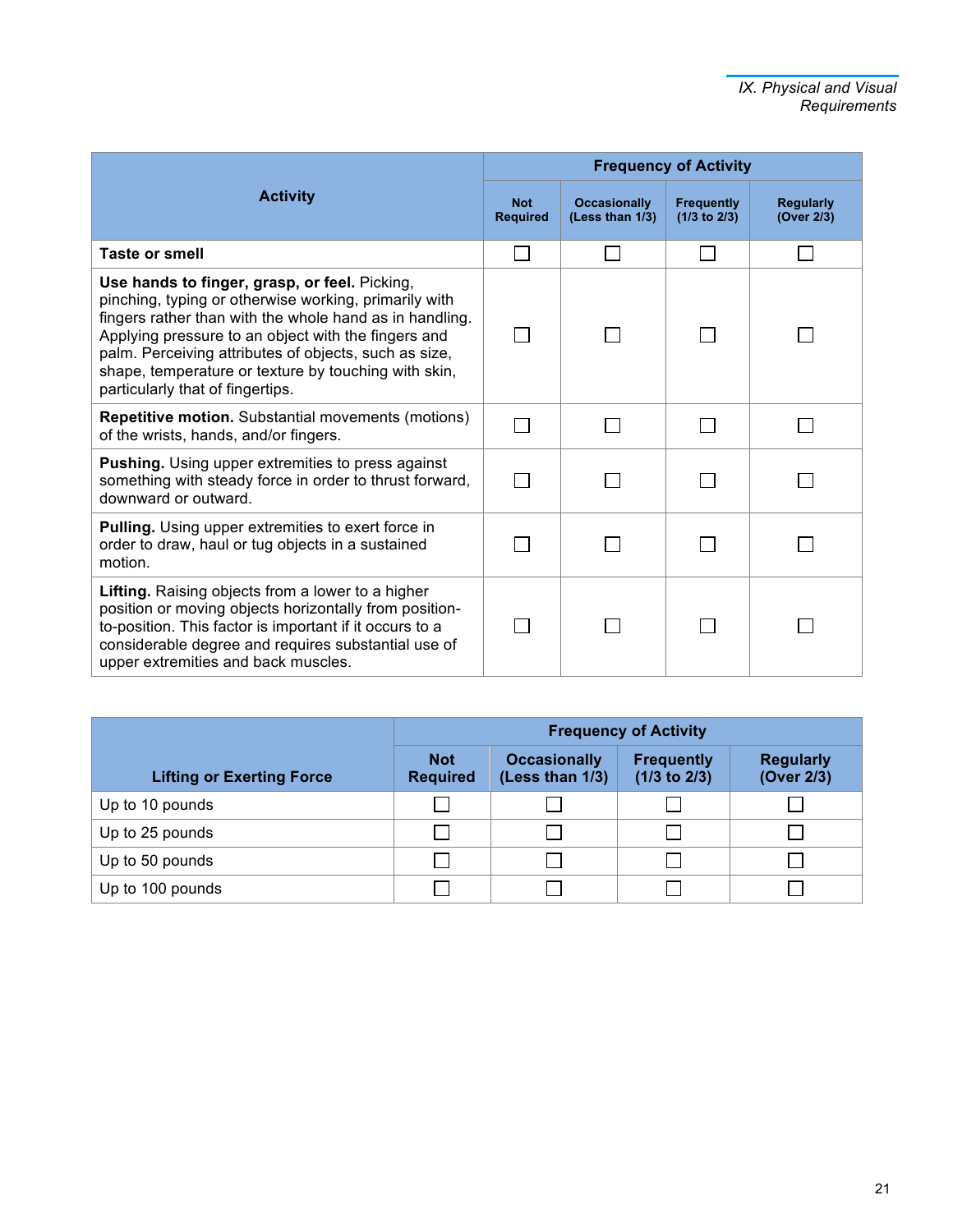| The visual acuity requirements including color, depth perception, and field vision.<br>(Please check only one block) |                                                                                                                                                                                                                                                                                                                                                                                                          |  |  |  |  |
|----------------------------------------------------------------------------------------------------------------------|----------------------------------------------------------------------------------------------------------------------------------------------------------------------------------------------------------------------------------------------------------------------------------------------------------------------------------------------------------------------------------------------------------|--|--|--|--|
|                                                                                                                      | Required to have close visual acuity to perform an activity such<br>as: preparing and analyzing data and figures; transcribing;<br>viewing a computer terminal; extensive reading; visual inspection<br>involving small defects, small parts, and/or operation of machines<br>(including inspection); using measurement devices; and/or<br>assembly or fabrication parts at distances close to the eyes. |  |  |  |  |
|                                                                                                                      | Required to have visual acuity to perform an activity such as:<br>operates machines, such as lathes, drill presses, power saws,<br>and mills where the seeing job is at or within arm's reach;<br>performs mechanical or skilled trades tasks of a non-repetitive<br>nature, such as carpenter, technicians, service people, plumbers,<br>painters, mechanics, etc.                                      |  |  |  |  |
|                                                                                                                      | Required to have visual acuity to operate motor vehicles and/or<br>heavy equipment.                                                                                                                                                                                                                                                                                                                      |  |  |  |  |
|                                                                                                                      | Required to have visual acuity to determine the accuracy,<br>neatness, and thoroughness of the work assigned (i.e., custodial,<br>food services, general laborer, etc.) or to make general<br>observations of facilities or structures (i.e., security guard,<br>inspection, etc.)                                                                                                                       |  |  |  |  |